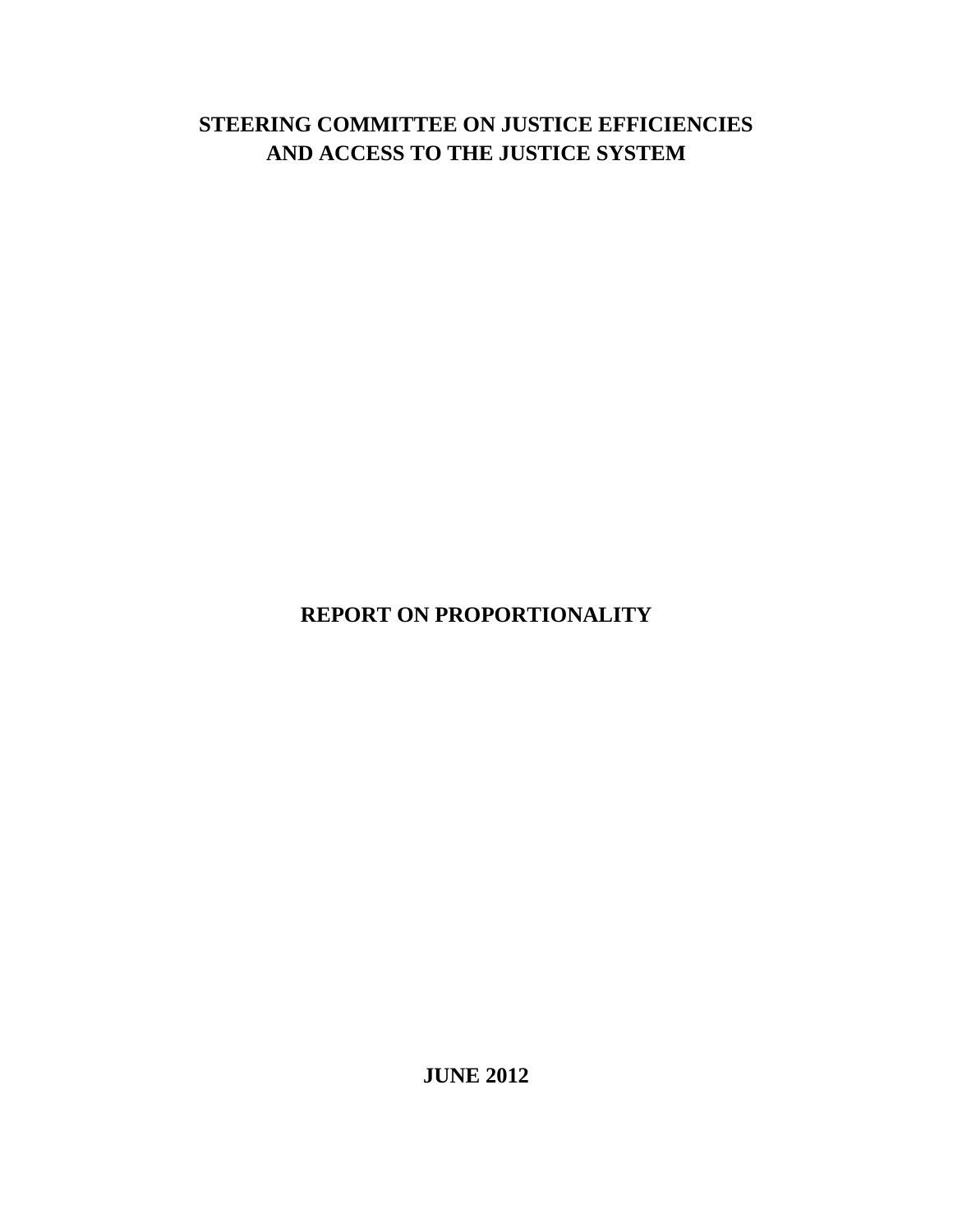## **TABLE OF CONTENTS**

| INTRODUCTION: THE BURGEONING GROWTH AND COMPLEXITY OF THE                         |
|-----------------------------------------------------------------------------------|
| 1. PRINCIPLES TO GUIDE DECISIONS ABOUT WHAT PROPORTIONALITY OPTIONS               |
|                                                                                   |
| 2.1                                                                               |
| 2.2                                                                               |
|                                                                                   |
| 3. PROVINCIAL LEGISLATION FOR MINOR PROPERTY OFFENCES SUCH AS THEFT               |
|                                                                                   |
|                                                                                   |
| 4.2 What Would Motivate an Accused Person to Waive Charter rights to use Criminal |
|                                                                                   |
|                                                                                   |
| APPENDIX: PROPORTIONALITY OPTIONS COMPARISON CHART 15                             |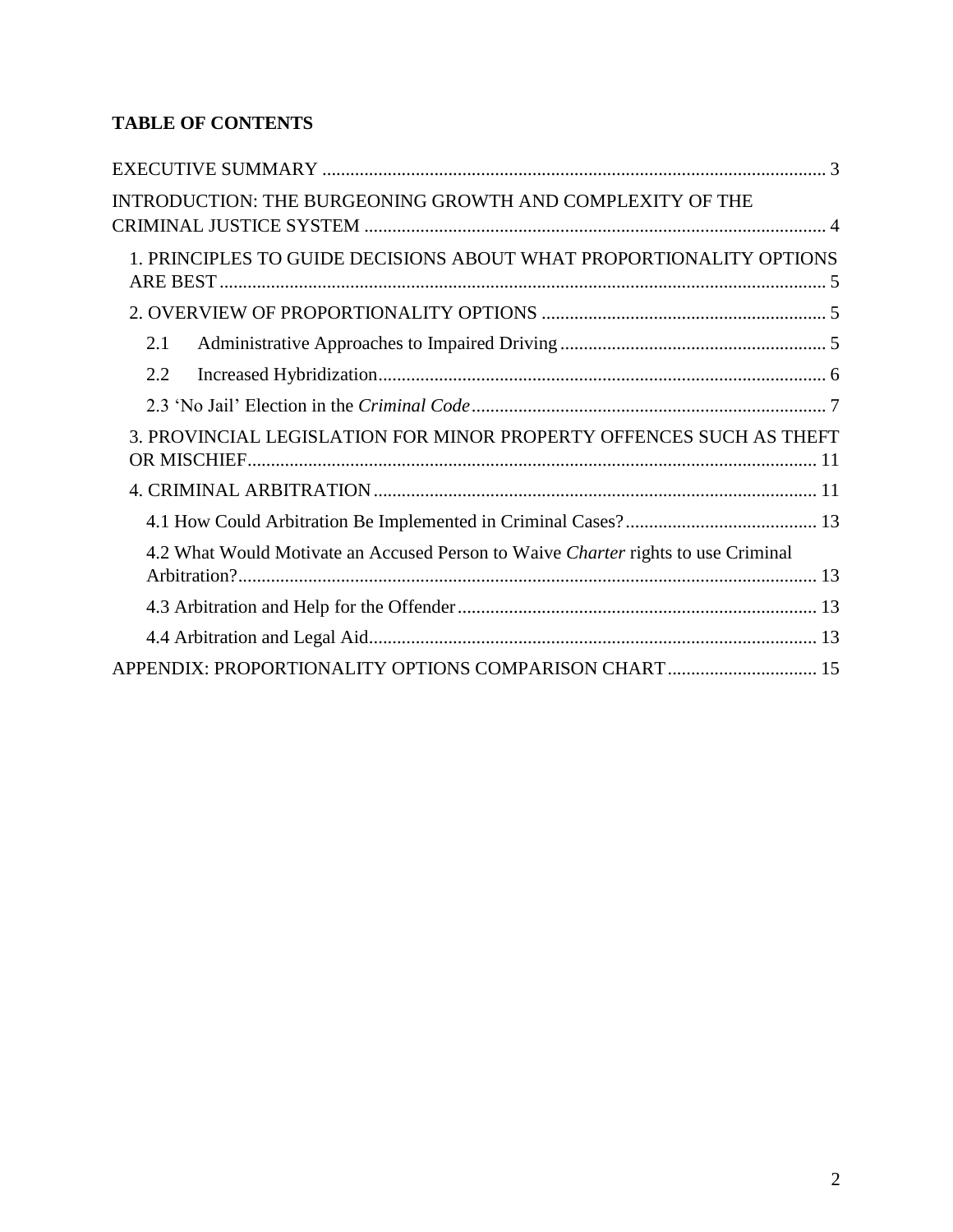#### <span id="page-2-0"></span>**EXECUTIVE SUMMARY**

 $\overline{a}$ 

Criminal rules of evidence and procedure and applications available in criminal cases under the *Canadian Charter of Rights and Freedoms* (*Charter)* have, over the last twenty years, dramatically lengthened criminal trials and increased their cost. Although the drafters of the original *Criminal Code* made procedural rules proportionate to the seriousness of the offence charged, the justice system has now drifted to a place where essentially the same rules and remedies apply to all criminal charges, regardless how serious.

As the recent Green Paper issued by the Attorney General of British Columbia points out, although crime rates and charge rates are down in that Province, court backlogs and delays continue to grow. The Green Paper suggests that work done to date to streamline processes has not been sufficiently bold and that more dramatic action may be required.<sup>1</sup>

This discussion paper presents proportionality options for relatively minor infractions that avoid the use of unnecessarily robust rules currently required for all criminal trials. Hopefully, this paper will serve to stimulate discussion and creativity regarding this exciting but challenging issue.

In this paper, the Steering Committee on Justice Efficiencies and Access to the Justice System (the Committee) considers offences to be "relatively minor" when they historically have attracted low penalties. Ultimately, of course, elected officials would be responsible for determining which offences, if any, should be visited with a more proportional response.

A number of proportionality options were examined by the Committee. Five proportionality options were thought to merit specific comment:

- 1. Administrative approaches to impaired driving (effectively decriminalizing the first offence of impaired driving);
- 2. Increased hybridization (hybridization is the legislative process of converting a straight summary offence or a straight indictable offence into a hybrid offence);
- 3. A 'No jail' election in the *Criminal Code* (amending the *Criminal Code* to allow the Crown to elect that an offender not receive a custodial sentence);
- 4. Provincial legislation for minor property offences such as theft or mischief;
- 5. Criminal arbitration (with the accused giving up his/her right to a trial and *Charter* protection in favour of a more user-friendly and less intimidating process).

The Committee discussed the advantages and disadvantages of each option with options 1 and 5 attracting the greatest interest. Ultimately, the Committee recommends that the general principle of proportionality should inform the advancement of any initiatives aimed at streamlining criminal processes or developing justice efficiencies. In the post *Charter* world, moving towards greater proportionality is challenging but, the Committee believes, essential.

<sup>1</sup> *Modernizing British Columbia's Justice System*, Ministry of Justice and Attorney General Green Paper, February 2012.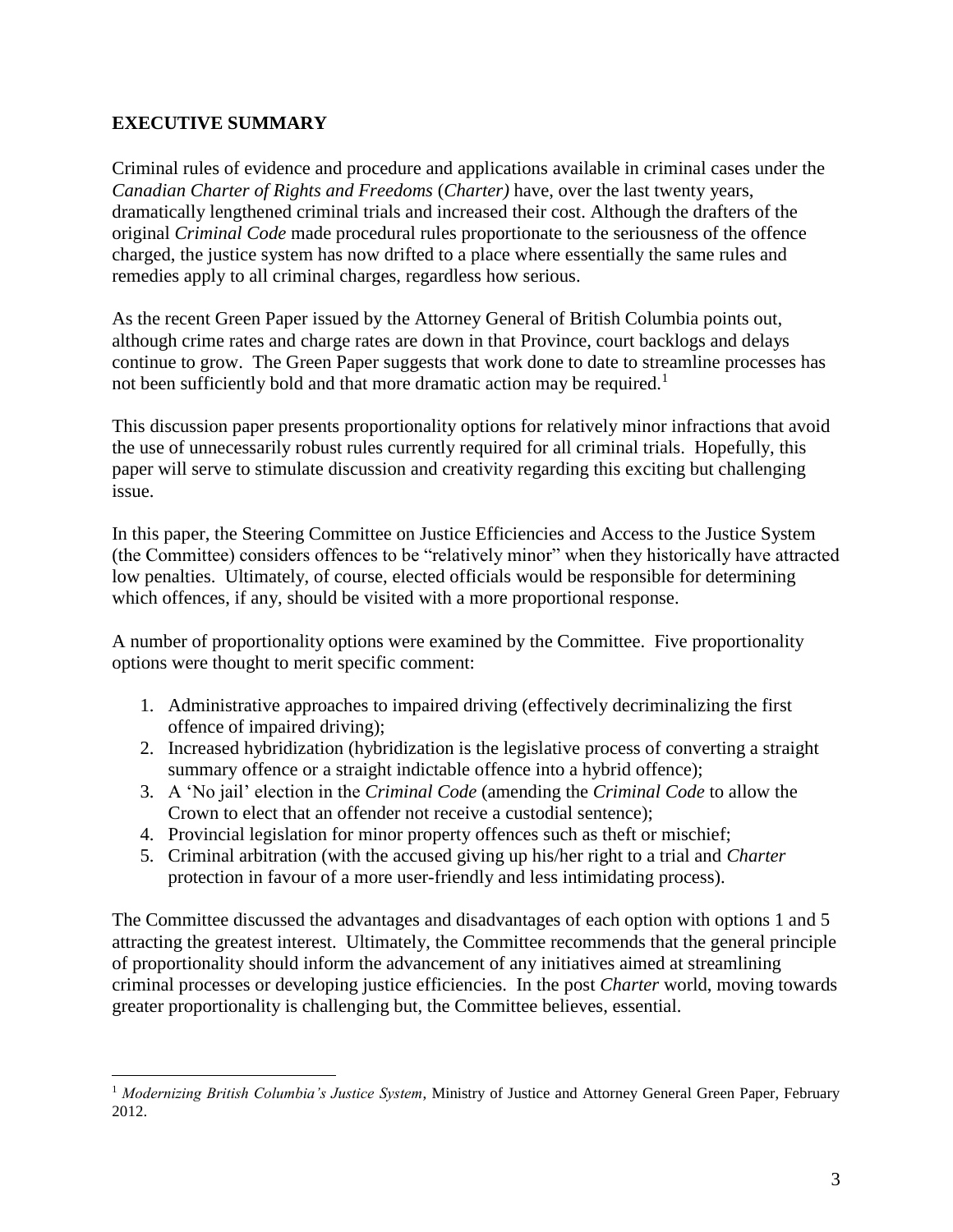The Committee also strongly recommends that proportionality options should complement, and not replace, initiatives aimed at diverting people out of the criminal process entirely in appropriate circumstances, especially when those people have mental health and addiction challenges.

### <span id="page-3-0"></span>**INTRODUCTION: THE BURGEONING GROWTH AND COMPLEXITY OF THE CRIMINAL JUSTICE SYSTEM**

The increasing complexity of criminal rules of evidence and procedure, and *Charter* applications available in criminal cases have, over the last twenty years, dramatically lengthened criminal trials and increased their cost. Notable examples are *Charter* applications litigating issues such as disclosure (sections 7, 11(d)); search and seizure (section 8); detention (section 9); and the right to counsel (sections 7, 10(b)). Although the drafters of the original *Criminal Code* made procedural rules proportionate to the seriousness of the offence charged, we have now drifted to a place where essentially the same rules and remedies apply to all criminal charges, regardless how serious. While the full protection of the *Charter* is necessary and strict rules of evidence are appropriate to ensure fairness to a person charged with a serious criminal offence, particularly where the person's liberty is in jeopardy, is this protection necessary and appropriate with respect to every offence, no matter how serious the nature of the offence or how serious the consequences upon conviction? Is this a proportionate response?

Imagine if the criminal justice system were a health care system. Patients who may be suffering from maladies ranging from heart failure to hangnail have one destination, the hospital. Forty years ago hospitals could diagnose and treat patients promptly. Over the passage of time, however, diagnostic equipment and techniques have improved a great deal. Some are also, however, extremely costly and take time and resources to use. All patients arriving at this hospital, regardless of what might be potentially wrong with them, have the right to be assessed using the full panoply of available equipment and services, up to and including the most expensive: CAT Scans and MRIs. They also have the right to be seen and diagnosed by the most costly resource the hospital has to offer, the physician. As a result, patients with severe, lifethreatening conditions are often kept waiting while a radiologist is using an MRI to diagnose a simple laceration and a senior surgeon sutures the wound.

This situation bogs the hospital down to the point that there are actually more people in the waiting room waiting to receive diagnosis and treatment than there are patients in the hospital receiving treatment. There is even talk of providing treatment in advance of diagnosis in the waiting room itself since the condition of many patients continues to deteriorate as they are waiting.

There are a number of ways the hospital administration can solve this problem. One is simply to increase the availability of everything for everyone – brute force resourcing. This would, however, bankrupt the system even assuming the human resources for such an initiative were available. It would be wonderful if unlimited resources were available to diagnose even the smallest of maladies but it would not, of course, be realistic.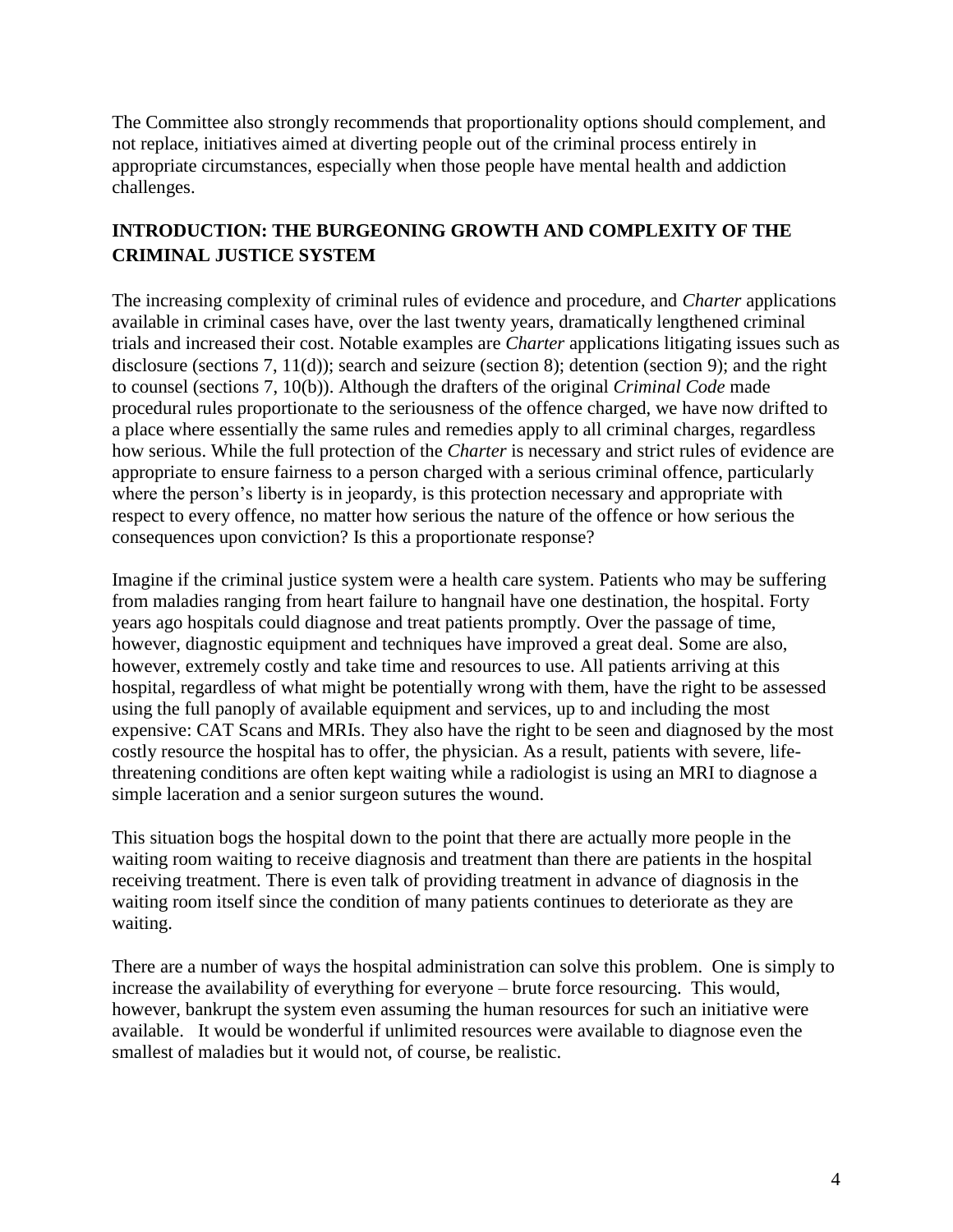Another way to fix the time to treatment issue is to make the use of current diagnostic procedures as efficient as possible. Best practices from other jurisdictions are studied for the most effective use of all of the diagnostic equipment in the hospital. Meetings are held with the physician and the patient to urge the patient to agree to forgo MRI use and the use of other expensive diagnostic techniques. The decision, however, remains with the patient and patients cannot be criticized for insisting on the best.

Another option is to provide that the rigorousness of diagnosis be proportional to the severity of the potential malady. The hangnail patient does not get an MRI, nor does she see a physician. A nurse practitioner with the ability to recognize a hangnail when he sees it can do the job.

This does not result in the perfect diagnosis of all maladies in the hospital. But, by reducing the resources used to treat minor cases, more serious cases like heart failure are diagnosed more quickly and accurately.

Seeking proportionality in the criminal justice system may be seen by some as the bureaucracy's attempt to save money. However, assuming resources are not infinite, the goal of proportionality is to achieve a fair resolution to a case with means that are proportionate to the seriousness of the charge. While the implementation of proportionality options may be challenging and controversial, it may provide significant advantages for offenders, victims, and society.

### <span id="page-4-0"></span>**1. PRINCIPLES TO GUIDE DECISIONS ABOUT WHAT PROPORTIONALITY OPTIONS ARE BEST**

The Committee believes that the following principles should guide any analysis of potential proportionality options:

- Proportionality options should affect high volume offences.
- Proportionality options should target those cases that use a disproportionate amount of trial time in court.
- Proportionality options should target cases least likely to result in incarceration.
- Proportionality options should have a limited impact on public safety.
- Proportionality options should improve the efficiency of the criminal justice system.
- Proportionality options are easiest to implement when within provincial legislative competence. More difficult options involve federal legislative changes. The most difficult options require a coordination of federal and provincial legislative changes.

### <span id="page-4-1"></span>**2. OVERVIEW OF PROPORTIONALITY OPTIONS**

#### <span id="page-4-2"></span>**2.1 Administrative Approaches to Impaired Driving**

In April 2010, British Columbia introduced major amendments to its *Motor Vehicle Act* (MVA), ensuring that impaired drivers would face an instant loss of their driving privileges and impoundment of their vehicles. Through the use of administrative sanctions, British Columbia's goal was to apply immediate and severe penalties to impaired drivers, with the goal of increasing deterrence.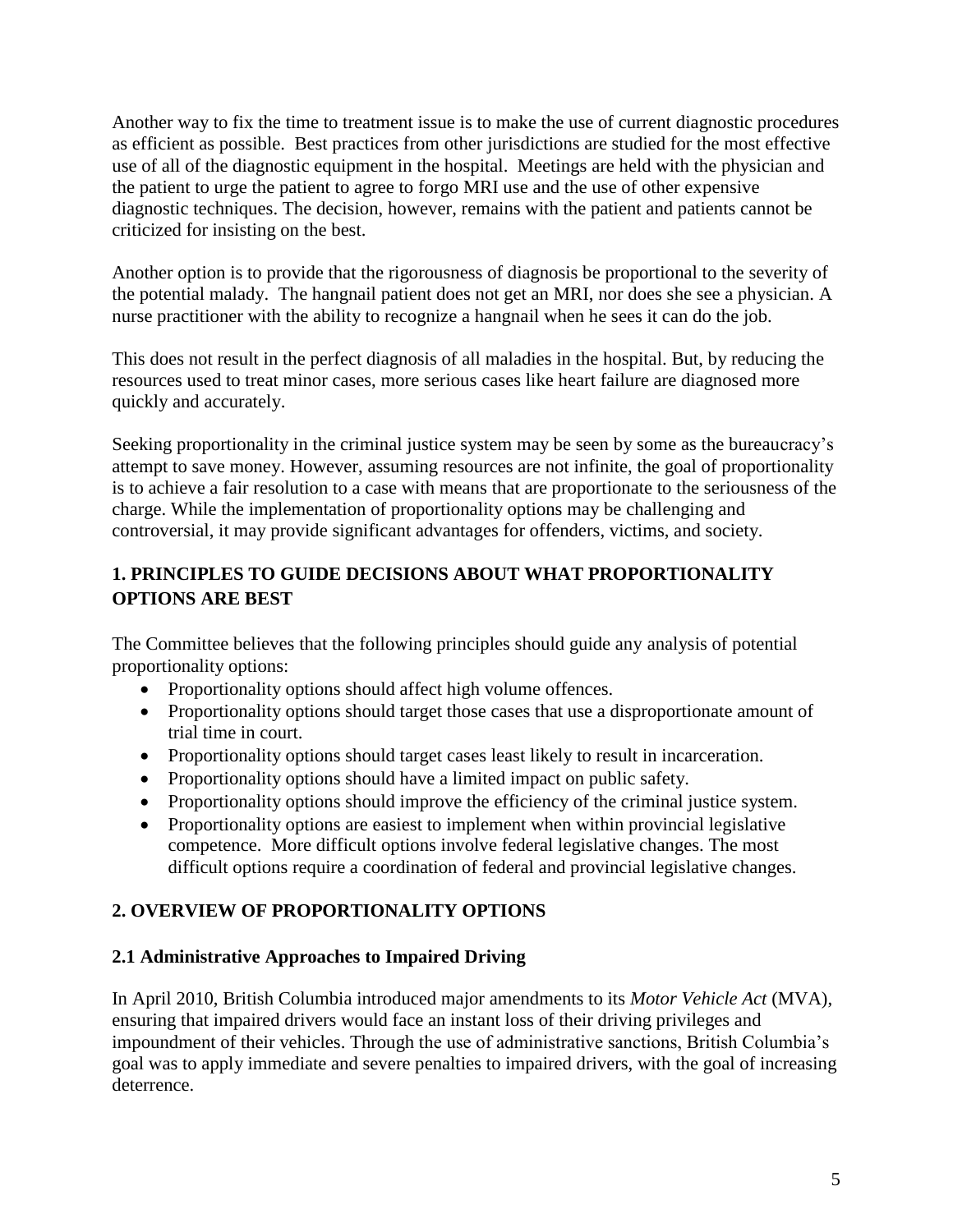With the introduction of strengthened administrative sanctions, the potential exists to deal with first time impaired drivers through administrative sanctions, rather than the *Criminal Code*. While impaired drivers would still face the potential for *Criminal Code* charges, in practice administrative sanctions only would generally be applied to first time offenders, where no harm occurred. Since impaired driving prosecutions take up a substantial amount of court time, the administrative approach to impaired driving has great potential to increase justice efficiency.

### <span id="page-5-0"></span>**2.2 Increased Hybridization**

Reclassification, or hybridization, is the legislative process of converting a straight summary offence or a straight indictable offence into a hybrid offence. The latter permits the Crown to elect whether to proceed by indictment or summarily and therefore allows the Crown to select the most appropriate procedure for prosecuting an offence in light all of the circumstances surrounding the case.

An accused person facing a summary conviction trial in provincial court benefits from a more expeditious procedure, lower penalty range, wider appeal rights, more advantageous rules with respect to pardons, and generally a lower potential impact associated with a conviction. For instance, a person convicted of a summary conviction offence in first instance will not necessarily be viewed as harshly on a second conviction as a person who had previously been convicted of an indictable offence. With respect to pardons, a person sentenced for an offence punishable on summary conviction must generally be conviction-free for three years before applying for a pardon, while someone sentenced for an offence prosecuted by indictment must be conviction-free for a period of at least five years, depending on the circumstances, before seeking a pardon.

In addition to the benefits to an accused person, keeping proceedings in provincial court has advantages to the justice system as a whole in terms of reducing delay and allocation of resources. The procedural efficiencies include:

- A significant reduction in overall court time required;
- A decrease in the time elapsed between arrest and trial. It is to everyone's advantage to proceed more quickly;
- Fewer transcripts, subpoenas and indictments need to be prepared, resulting in reduced costs for the administration of justice;
- Fewer cases need to be transferred between the provincial and superior courts; and
- Less demand for jury panels to be brought in.

In addition to the purely procedural advantages associated with trial in provincial court, proponents argue that hybridization allows a measured response by the prosecution based on the gravity of the offence and the circumstances of the witnesses. The increased flexibility that would be available to the prosecution in electing how to proceed would permit the Crown to reflect upon the seriousness of "a particular offence" and the "particular offender," while taking into account any special circumstances surrounding the victim or any of the witnesses. When matters proceed summarily, witnesses are not required to testify on two separate occasions i.e., for the preliminary hearing and then for the trial. This may result in a reduction in the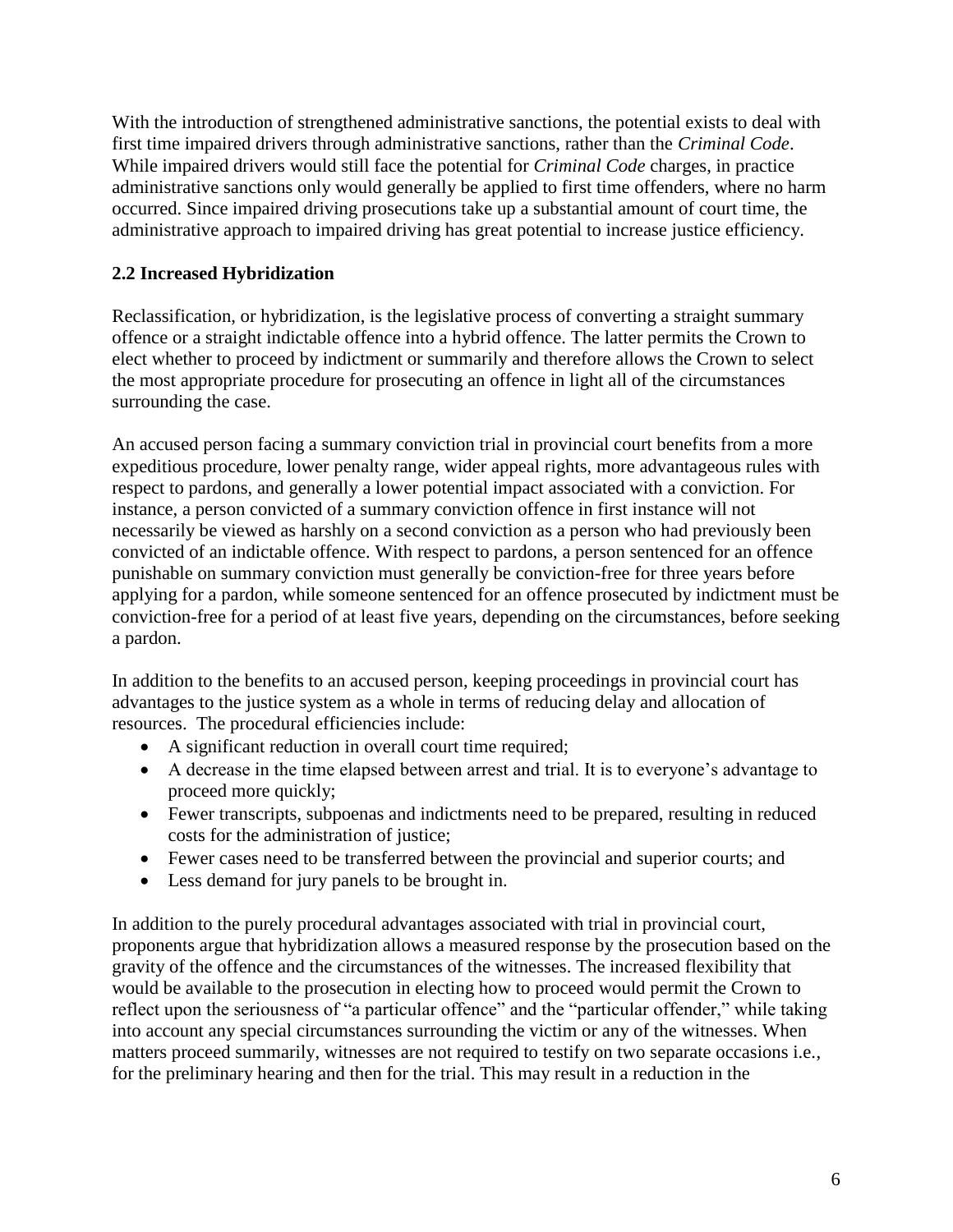inconvenience to the private citizens called on to testify, as well as significant savings for law enforcement agencies.

However, it is important to note that the disclosure obligations, full *Charter* rights and protections, and many procedural protections remain the same for both indictable and summary prosecutions.

In the fall of 2003, Federal/Provincial/Territorial (FPT) Ministers Responsible for Justice requested that the Working Group on Criminal Procedure of the Coordinating Committee of Senior Officials - Criminal Justice (CCSO) develop a hybridization scheme for the reclassification of a large number of offences, conduct consultations and report back on its findings.

Ultimately, the Working Group recommended that rather than simply hybridizing all offences, each offence would be considered individually. In making determinations about whether to hybridize offences within a particular group, one could consider, among other factors, whether or not the offence embraced a wide range of behaviours varying considerably in gravity. For example, arson by negligence is currently a straight indictable offence (subsection 436(1) of the *Criminal Code*). However, situations that fit the elements of the offence vary considerably in their seriousness and may justify, in some circumstances, a Crown election to proceed summarily (e.g., where the fire does not cause bodily harm and results in minimal damage to property).

#### <span id="page-6-0"></span>**2.3 'No Jail' Election in the** *Criminal Code*

 $\overline{a}$ 

Most of the offences occupying time and attention in the criminal courts do not result in a deprivation of liberty upon conviction, nor was deprivation of one's liberty ever a real prospect. Yet, the trials of these offences can involve frequent and lengthy *Charter* applications. Strict rules of evidence also apply in such cases. Is this necessary?

What if the *Criminal Code* were amended to allow the Crown to elect that an offender would not receive a custodial sentence? The "no jail" election option could result in a separate stream of court proceedings where deprivation of one's liberty, i.e., imprisonment, is not possible. Section 7 of the *Charter* is available only where there is a deprivation of life, liberty and security of the person not in accordance with the principles of fundamental justice. In the absence of imprisonment as a sanction, the liberty component of section 7 of the *Charter* may not come into play or may be reduced, with the result that *Charter* applications based upon section 7 may not be available.<sup>2</sup> It is possible as well that less demanding rules of evidence could be provided for in these cases without offending the *Charter*. Furthermore, in a system where a person's liberty interest is not imperiled, the scope and extent of the other *Charter* legal rights (i.e., sections 8- 14) may be reduced.<sup>3</sup>

 $2$  One of the most time and resource intensive aspects of criminal litigation is the provision of disclosure. The right of the accused to disclosure is rooted in section 7 of the *Charter.* For these less serious cases, if the impact of section 7 is reduced it would likely translate into less onerous disclosure requirements.

<sup>&</sup>lt;sup>3</sup> It is possible that the courts will decide that there would be liberty infringements arising from conditional sentences as well as incarceration.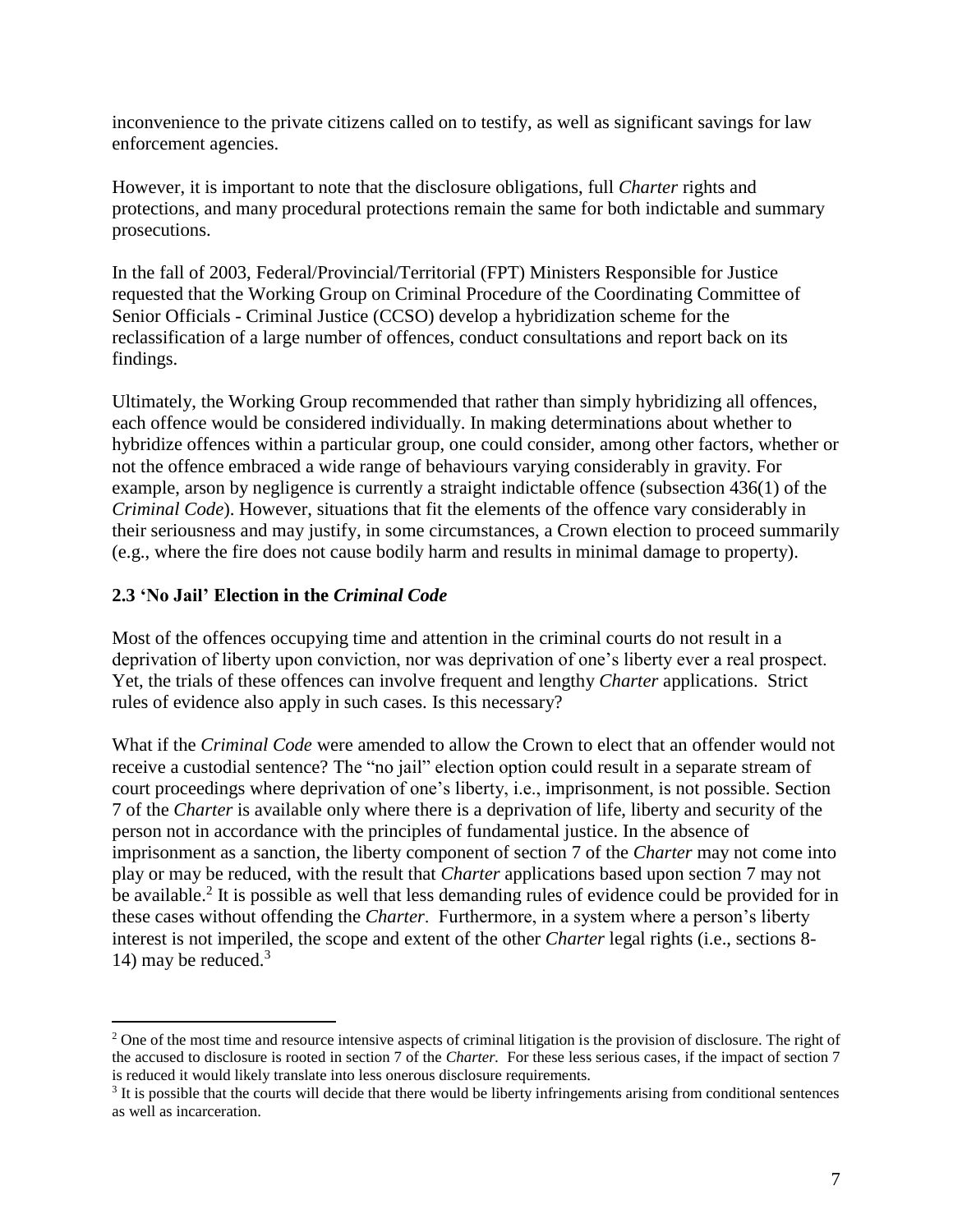Following are two potential "no jail" options:

### **a) "No jail" option requiring significant procedural reform**

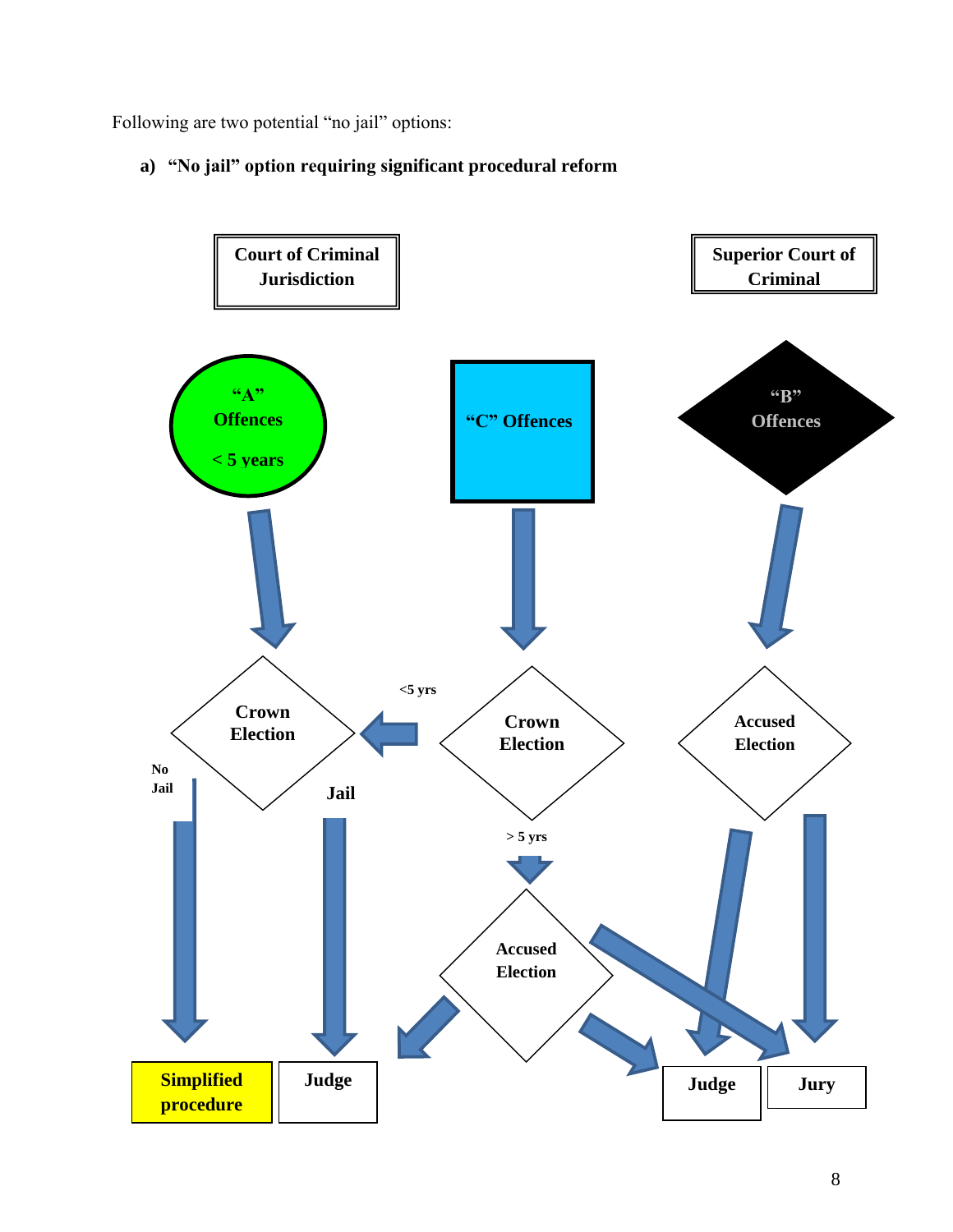The proposal above would require significant procedural reform. Under this new procedure there would be three categories of offences.

"A" offences would be low category offences tried by a Court of Criminal Jurisdiction. Upon a Crown "no jail" election, the offences would be tried using a more simplified procedure.

"B" offences would be high category offences tried by a superior court judge or superior court judge and jury, depending upon the election of the defendant. Imprisonment would always be a possible sanction and they would always be tried traditionally.

"C" offences would be hybrid offences. The Crown would elect as to whether the offence should be subject to a lower or a higher maximum punishment. If subject to the lower maximum (5 years to avoid a jury trial), it would be tried by a Court of Criminal Jurisdiction and the offence would be tried by simplified procedure or traditionally depending upon a further election by the Crown as to whether imprisonment were a possible sanction. If subject to the higher maximum, it would be tried traditionally by a provincial court judge, a superior court judge, or superior court judge and jury, upon election by the defendant.

When tried traditionally, offences would be tried as they are now. The significant change would occur when an offence is tried in the new simplified fashion. Although this "simplified" box occupies a small part of the chart, we know from statistical research that many less serious cases fall inside this box. The procedure for these offences could be more streamlined in nature, similar to a bail hearing, for example. Just as different jurisdictions in Canada now have unique bail procedures, this model could allow for local practices. Disclosure could be reduced and could consist of an outline of the Crown's case and the evidence that it intends to adduce. Most significantly, with imprisonment not being possible, *Charter* applications would no longer be the norm, decreasing both the frequency and length of trials. In trying offences for which a person's liberty is not in jeopardy, the court system would provide a more proportionate response, leaving it better able to effectively and efficiently deal with more serious category "B" and "C" offences.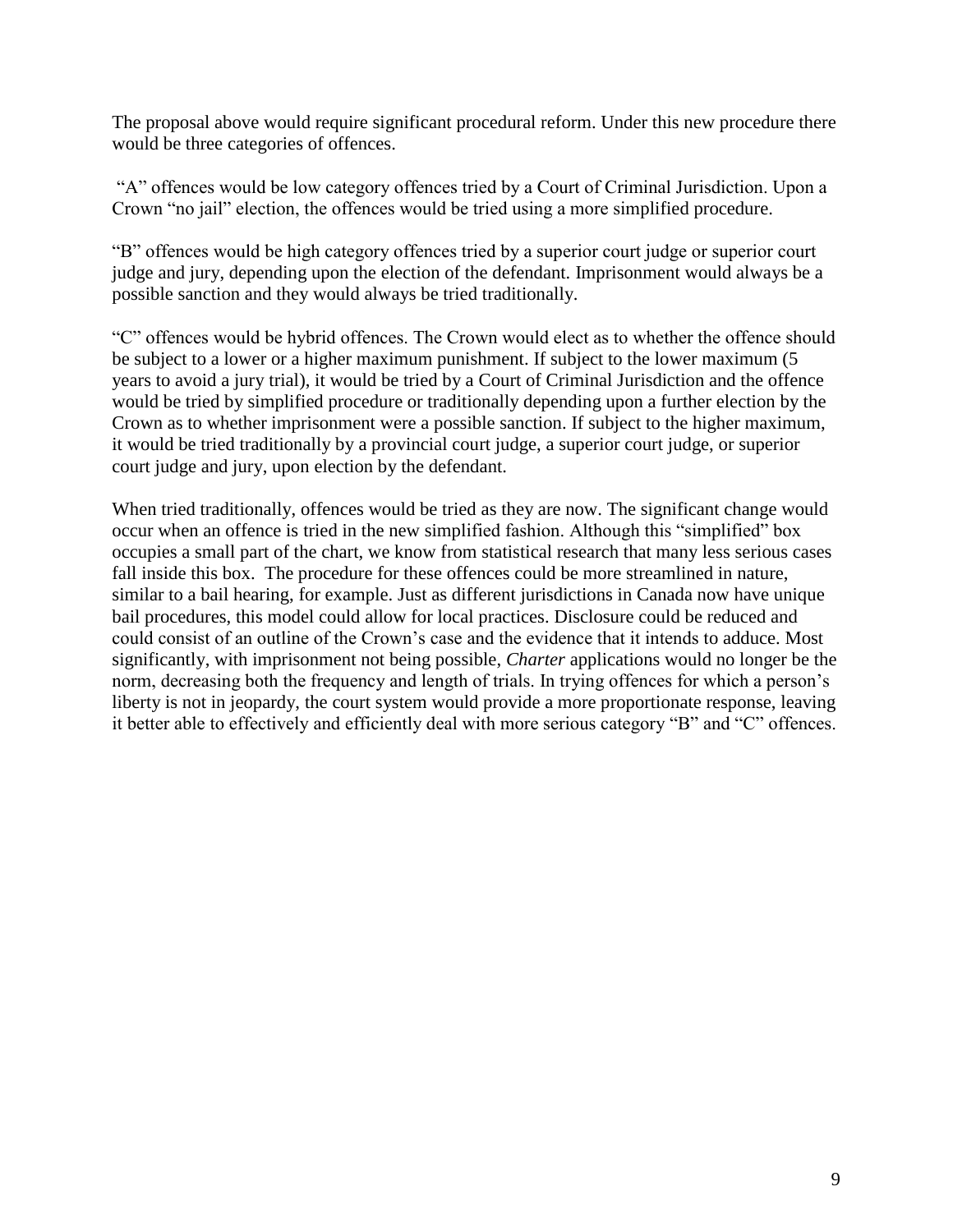**b) Simplified "no jail" option**

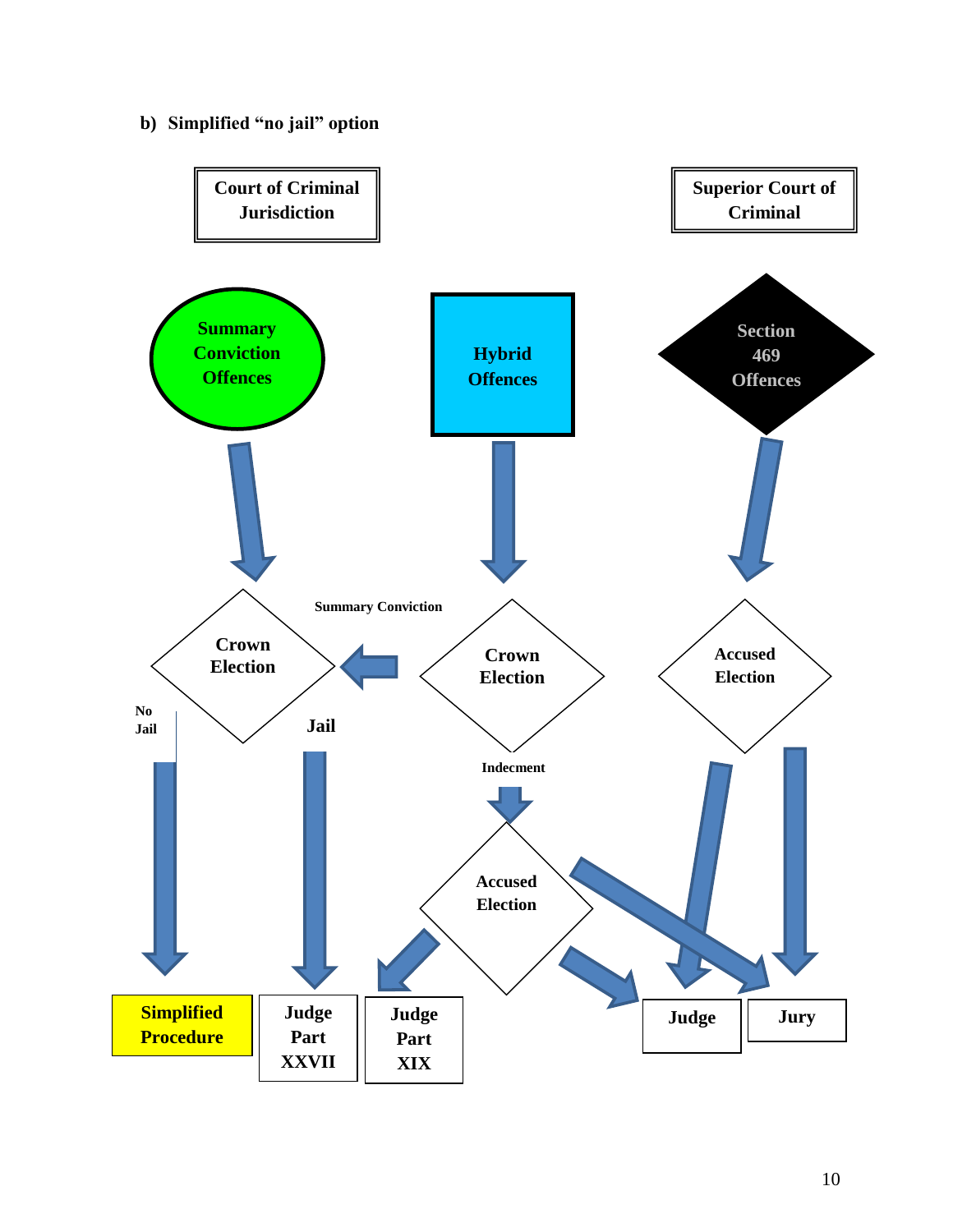The option above is a more modest "no jail" option, building on, rather than fundamentally retooling, the current system of classification in the *Criminal Code*. The advantage of this second option would be an easier transition. The disadvantage would be that it would be more complicated since it would still include "absolute jurisdiction" offences in Part XIX of the *Criminal Code*.

### <span id="page-10-0"></span>**3. PROVINCIAL LEGISLATION FOR MINOR PROPERTY OFFENCES SUCH AS THEFT OR MISCHIEF**

Provinces could develop an administrative or quasi-criminal approach to handle less serious offences involving "property and civil rights."

With a quasi-criminal approach, minor property offences would be prosecuted provincially, such as traffic offences or regulatory offences, without the possibility of jail or criminal stigma.

With an administrative approach, like that being followed for impaired driving cases in British Columbia, an adjudicator could, after considering the circumstances of the case, issue timely nojail dispositions (such as fines, compensation orders, or work orders) for minor infractions. If the violator wanted the imposition of the administrative penalty to be reviewed, rather than bringing the case before a judge for a full (adversarial) hearing, he would appear before an independent reviewer and the reviewer would ensure that the initial adjudication followed the rules of natural justice. The review hearing could be based on an exchange of written submissions and responses and informal oral representations rather than the formal presentation of evidence like a criminal trial. The principles of natural justice would apply. The accused would retain the right to counsel, the right to discovery, and the right to examine documents, but only as these apply in the administrative law context.

### <span id="page-10-1"></span>**4. CRIMINAL ARBITRATION**

Criminal arbitration could apply where the accused is not willing to admit responsibility, and still wants their "day in court," but is willing to give up the right to a trial and *Charter* protection in favour of a more user friendly and less intimidating process. This would be a radical change in approach. However, if decision makers agree that there is an urgent need to find better alternatives to criminal prosecution, as the burgeoning criminal system is becoming paralyzed under its own weight, this option may be viable.

Arbitration, a form of Alternate Dispute Resolution (ADR), is well known across Canada and around the world in the area of civil litigation. ADR often includes [dispute resolution](http://en.wikipedia.org/wiki/Dispute_resolution) processes and techniques that act as a means for disagreeing parties to come to a resolution without traditional [litigation.](http://en.wikipedia.org/wiki/Litigation) ADR has gained widespread acceptance among both the general public and the [legal profession](http://en.wikipedia.org/wiki/Legal_profession) in recent years. The rising popularity of ADR can be explained by the increasing caseload of traditional courts, the perception that ADR imposes fewer costs than [litigation,](http://en.wikipedia.org/wiki/Litigation) a preference for confidentiality, and the desire of some parties to have greater control over the selection of the individual or individuals who will decide their dispute.<sup>4</sup> The hope of

 $\overline{a}$ 4 Iriekpen, Davidson. ["Nigeria:](http://allafrica.com/nigeria/) Multi-Door- Courthouse With a Difference" 2009. Available at: http://allafrica.com/stories/200903190148.html.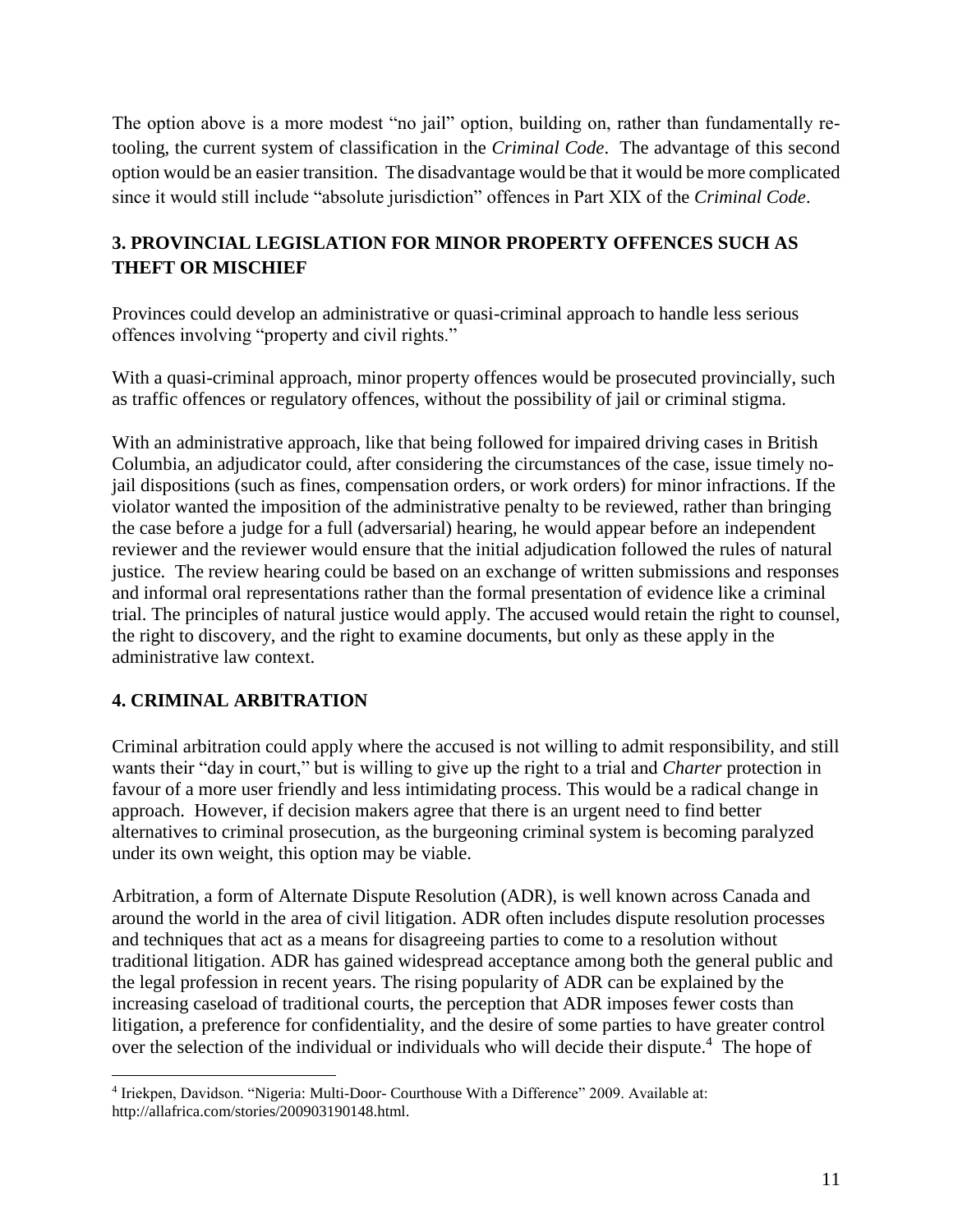ADR is "to replace justice and rights "talk" with actual compromise and agreement away from the courts"<sup>5</sup>

An example of an inquisitorial arbitration process currently underway in Canada exists in the form of the Indian Residential School Independent Assessment Process. Recognizing that the use of a traditional court process could delay matters until long after many potential claimants are dead, claims are currently being settled through the arbitration process, which was designed to be a timely, fair and safe alternative to civil litigation for claimants to resolve validated physical and sexual abuse claims, including wrongful confinement claims, outside of the litigation process.<sup>6</sup> This process involves an application and private hearings before an independent adjudicator. The adjudicator, as an independent decision-maker, is responsible for setting compensation awards within an established compensation framework. The claimant has the option to accept the award, appeal the decision, or pursue litigation.

There is not much literature on criminal ADR. Sayantan Gupta, an Indian commentator makes some comment on the concept in his 2009 paper:

Not all broken laws require prosecution to rectify the wrong. In today's complex society, prosecution often eludes justice. Often to obtain justice, we must reach outside the traditional parameters of prosecution. Movement in this direction comes from the growing realization that court-based adjudication is not the ideal form of justice in all circumstances. For some cases legal prosecution is not successful in terms of rehabilitating the offender, helping the victim, or protecting society. Prosecution is not always viable even for legally sufficient cases. A legally sufficient case is that which is identified as having probable cause and all the elements of the crime present. Nevertheless, a legally sufficient case is not necessarily a trial sufficient case. To be trial sufficient a case must be strong enough to support a conviction. When it is not, we can use ADR techniques to resolve the conflict without 'dropping' the case.<sup>7</sup>

By taking some "no-jail" cases out of the traditional court system, where Crown prosecutors and defence counsel engage in an adversarial process, and by engaging in an arbitration process, a large number of charges could be dealt with in a manner that works better for all concerned. Accused persons would face a less expensive, less intimidating and less complex option to deal with their criminal charges. The court system, at the same time, would have more time and resources for the expedient resolution of more serious cases.

For any kind of criminal arbitration to work effectively, the accused would need to waive his/her *Charter rights, particularly the right against self-incrimination, as a condition precedent. Any* sort of forced arbitration would surely violate sections 7 and 11(d) of the *Charter*.

<span id="page-11-0"></span> $\overline{a}$ 

<sup>5</sup> Grace, Maggie T. "Criminal Alternative Dispute Resolution: Restoring Justice, Respecting Responsibility, and Renewing Public Norms" *Vermont Law Review*, vol. 34, 2010: 563-596.

 $6$  A copy of the guide to this process can be found at http://iap-pei.ca/content/pdf/iap\_guide\_eng.pdf

<sup>7</sup> Gupta, Sayantan. "Alternative Criminal Dispute Resolution System: An Evolving Interface in India." 2009. Available at: http://papers.ssrn.com/sol3/papers.cfm?abstract\_id=1461375.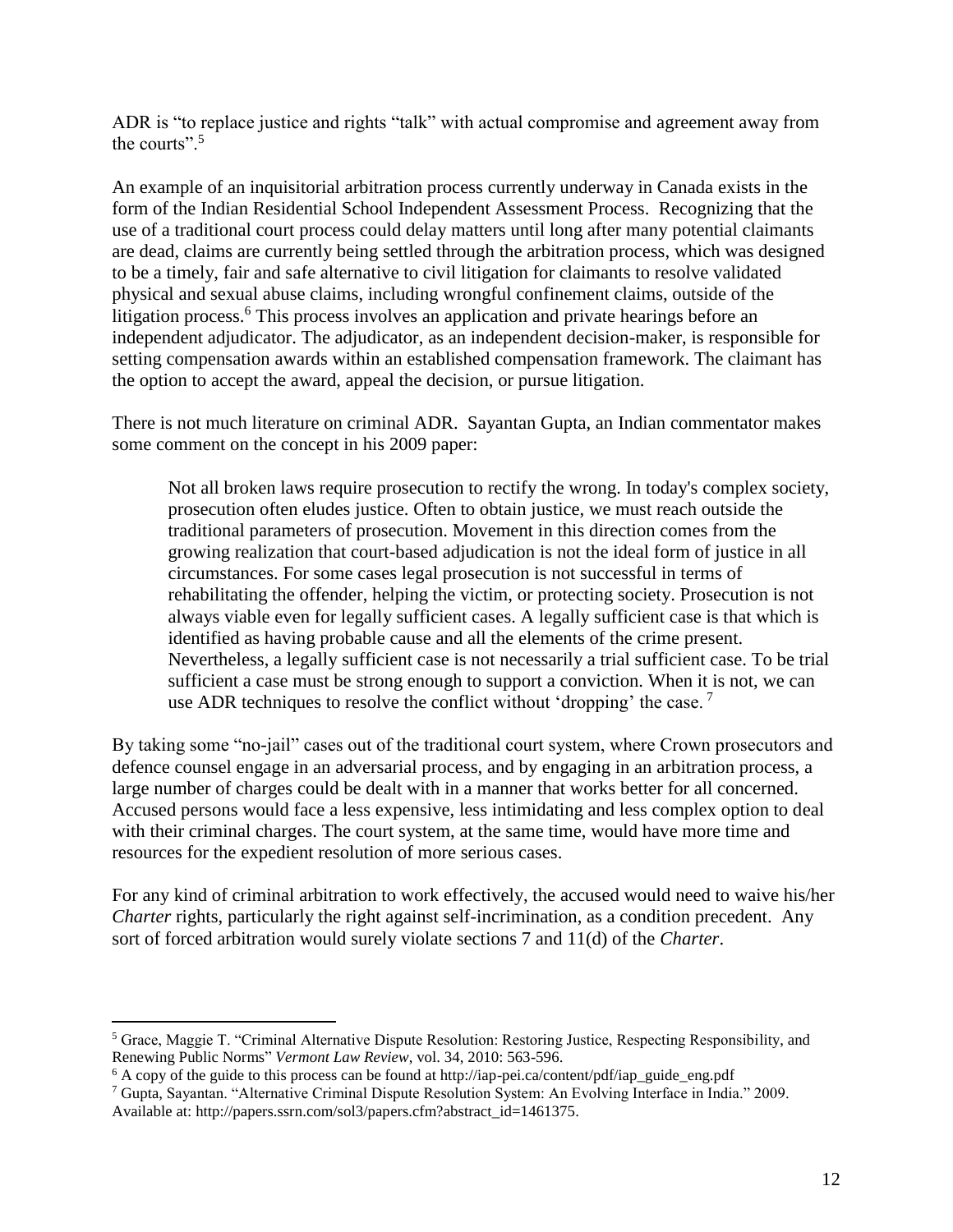#### **4.1 How Could Arbitration Be Implemented in Criminal Cases?**

One possibility would be to amend the *Criminal Code* to allow provinces to elect whether or not they wish to develop a program of arbitration which would be contingent on an informed *Charter* waiver by the accused. Framed in this manner, the choice to develop an arbitration program would be left to the provinces and solutions could be crafted to deal with local demands. A precedent for this exists in section 717 of the *Criminal Code* which allows the establishment of a program of alternative measures. A procedure similar to the one followed by Indian Residential Schools Independent Assessment Process could be followed where an independent adjudicator uses an inquisitorial process.

#### <span id="page-12-0"></span>**4.2 What Would Motivate an Accused Person to Waive** *Charter* **Rights to Use Criminal Arbitration?**

This is a question asked by lawyers and judges. Why in the world would an accused person voluntarily give up his rights under the *Charter?* In order to answer this question, one must view the criminal process through the eyes of the accused, not through the eyes of an experienced justice system participant.

Many accused persons facing justice unrepresented might rather serve time in jail than face the intimidating and confusing world of criminal litigation. Even when represented, many accused persons who may be low functioning or suffering from addictions or mental illness do not understand what is happening in court. Further, many Aboriginal offenders do not trust the traditional justice system or may find it paralyzingly intimidating. Is justice being served in these cases? Would arbitration be seen by them as a better option? For those who argue that abandoning adversarial litigation in favour of arbitration would serve to imperil the interests of the accused, another argument might be made that it would reduce the risk of wrongful conviction in cases where intimidated accused would sooner plead guilty than face a process they greatly fear.

### <span id="page-12-1"></span>**4.3 Arbitration and Help for the Offender**

Criminal arbitration could be linked to justice services targeting addictions, mental health, etc. that address the root causes of crime, and increase public safety in the long run. These helping services would be a better fit in the world of criminal arbitration than they are in the world of adversarial criminal litigation.

#### <span id="page-12-2"></span>**4.4 Arbitration and Legal Aid**

An arbitration option may dovetail well with new approaches being used by legal aid programs. Instead of the "all or nothing" approach to the provision of legal aid, some programs are favoring an emphasis on the provision of duty counsel at the front end of the process.

Where an accused person may not be eligible for full legal aid coverage, initial advice by duty counsel on the effect of *Charter* waiver in criminal arbitration cases could be provided following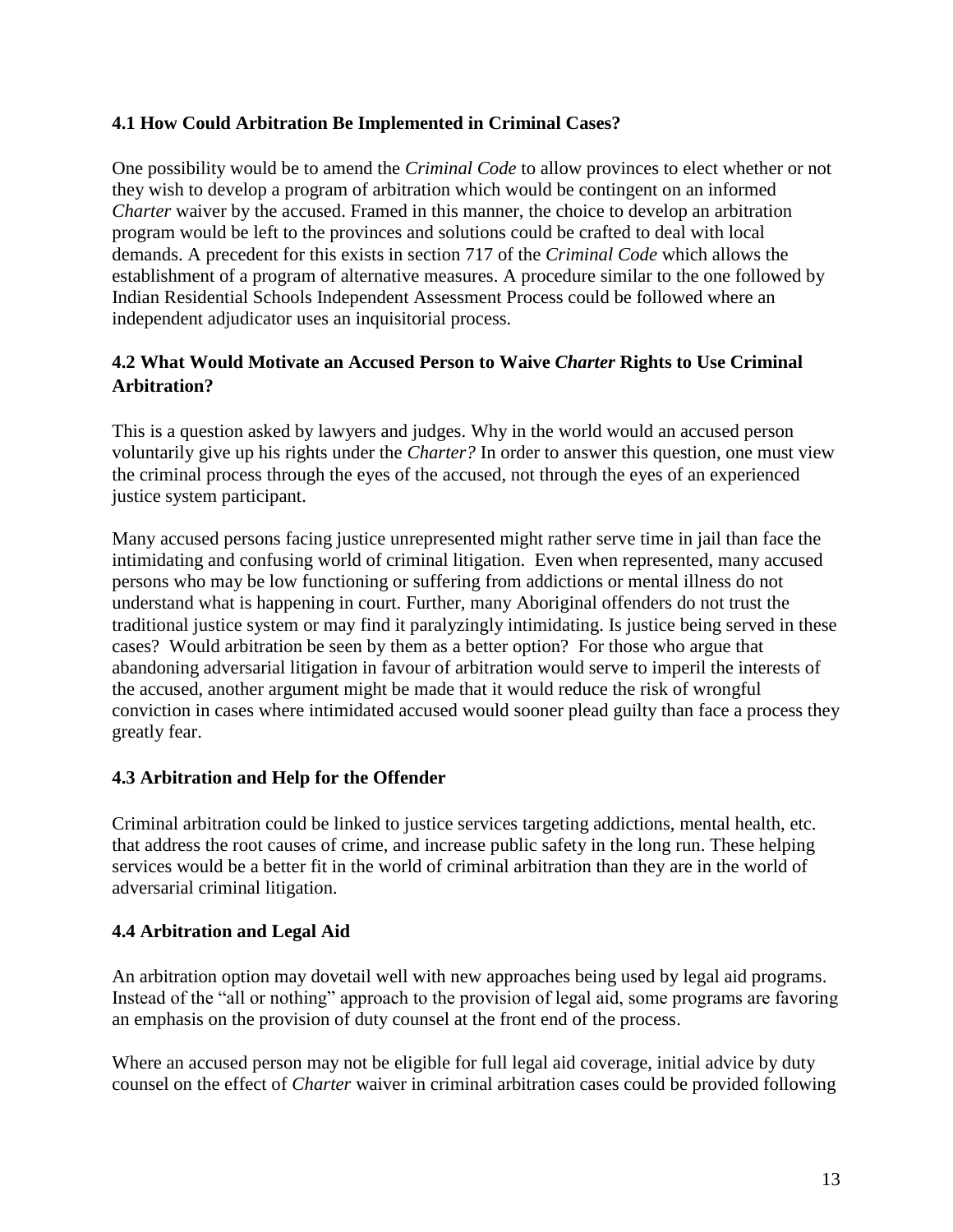which the accused, if the arbitration path were followed, would be more comfortable continuing on self-represented.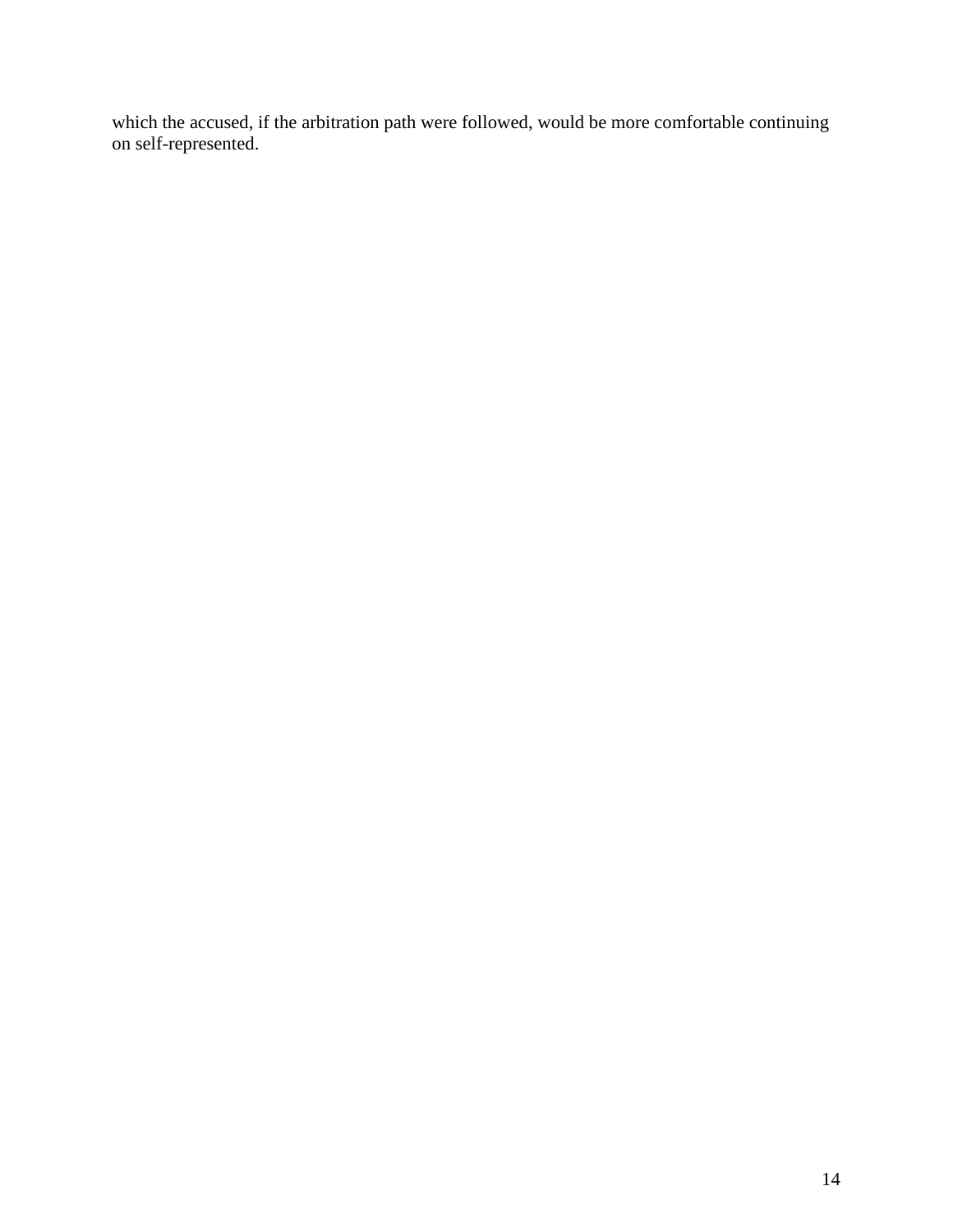| <b>Proportionality</b>                                                                                                      | <b>Advantages</b>                                                                                                                                                                                                                                                                                                                                                                                                                                                                                                                                                                 | <b>Disadvantages</b>                                                                                                                                                                                                                                                                                                                                                                                                                                                                                                                            | <b>Mitigating Steps</b>                                                                                                                                                                                                                                                                                                                                                                                                                                                                                                                                                                                          |
|-----------------------------------------------------------------------------------------------------------------------------|-----------------------------------------------------------------------------------------------------------------------------------------------------------------------------------------------------------------------------------------------------------------------------------------------------------------------------------------------------------------------------------------------------------------------------------------------------------------------------------------------------------------------------------------------------------------------------------|-------------------------------------------------------------------------------------------------------------------------------------------------------------------------------------------------------------------------------------------------------------------------------------------------------------------------------------------------------------------------------------------------------------------------------------------------------------------------------------------------------------------------------------------------|------------------------------------------------------------------------------------------------------------------------------------------------------------------------------------------------------------------------------------------------------------------------------------------------------------------------------------------------------------------------------------------------------------------------------------------------------------------------------------------------------------------------------------------------------------------------------------------------------------------|
| Option                                                                                                                      |                                                                                                                                                                                                                                                                                                                                                                                                                                                                                                                                                                                   |                                                                                                                                                                                                                                                                                                                                                                                                                                                                                                                                                 |                                                                                                                                                                                                                                                                                                                                                                                                                                                                                                                                                                                                                  |
| 1. Administrative<br>approach to<br>impaired driving<br>(decriminalize<br>simple, first<br>offence for<br>impaired driving) | Impaired driving is a<br>$\bullet$<br>high volume offence<br>that uses a<br>disproportionate<br>amount of court time.<br>Targeting this offence<br>could reap large<br>benefits.                                                                                                                                                                                                                                                                                                                                                                                                  | • There may not be<br>support for an<br>initiative that does<br>not treat all impaired<br>driving cases<br>criminally.<br>• Some are concerned<br>that the process tips                                                                                                                                                                                                                                                                                                                                                                         | This approach has been<br>$\bullet$<br>implemented in B.C.,<br>without any negative<br>publicity, due to B.C.'s<br>ability to successfully<br>communicate the<br>"toughness" of<br>administrative                                                                                                                                                                                                                                                                                                                                                                                                                |
|                                                                                                                             | Impaired driving<br>$\bullet$<br>rarely results in a<br>sentence of<br>incarceration, thus, the<br>penalties applied<br>through administrative<br>sanctions are similar<br>to those obtained in<br>the criminal process.<br>B.C. has already tried<br>$\bullet$<br>this approach with<br>success. The B.C.<br>government has not<br>faced criticism for<br>being soft on impaired<br>drivers.<br>Administrative<br>sanctions were<br>successfully<br>communicated, and<br>most news articles<br>referred to B.C.<br>having "the toughest"<br>impaired driving laws<br>in Canada." | the scales of justice<br>unfairly against the<br>accused, without<br>providing for a day<br>in court.<br>• A section of B.C.'s<br>impaired driving law<br>has been declared<br>unconstitutional. <sup>9</sup><br>Justice Jon<br>Sigurdson<br>determined that the<br>immediate 90-day<br>driving penalty,<br>fines and costs<br>issued to people who<br>blow over .08 in<br>roadside tests are not<br>"demonstrably<br>justified in a free<br>and democratic<br>society."<br>• As of February 1,<br>2012, a total of 250<br>people have joined a | sanctions. <sup>10</sup><br>MADD has provided<br>$\bullet$<br>complete support for the<br>BC approach. <sup>11</sup><br>The communications<br>$\bullet$<br>strategy could<br>emphasize that all this<br>option does is create an<br>optional administrative<br>approach; impaired<br>driving will still be a<br>Criminal Code offence.<br>The administrative<br>$\bullet$<br>option has the benefit of<br>increasing capacity in<br>the justice system.<br>The administrative<br>$\bullet$<br>approach should include<br>a reasonably robust<br>appeal process to<br>mitigate Charter<br>concerns. <sup>12</sup> |

#### <span id="page-14-0"></span>**APPENDIX: PROPORTIONALITY OPTIONS COMPARISON CHART**

 $\overline{a}$ 

<sup>9</sup> *Sivia v. British Columbia (Superintendent of Motor Vehicles),* 2011 BCSC 1639.

<sup>&</sup>lt;sup>10</sup> An April 27<sup>th</sup>, 2010 news release Ministry of Public Safety and Solicitor General states, "B.C. introduces Canada's Toughest Impaired Driving Laws." Find at: [http://www2.news.gov.B.C..ca/news\\_releases\\_2009-](http://www2.news.gov.bc.ca/news_releases_2009-2013/2010PSSG0026-000472.htm) [2013/2010PSSG0026-000472.htm.](http://www2.news.gov.bc.ca/news_releases_2009-2013/2010PSSG0026-000472.htm)

 $11$  "B.C.'s measures target impaired drivers more effectively than any Canadian jurisdiction has to date," said Andrew Murie, CEO of Mothers Against Drunk Driving Canada. "We believe these major, escalating penalties will better support both deterrence and enforcement, save lives and prevent hundreds of injuries each year on B.C.'s roads. We encourage other provinces to study what B.C. is doing and follow its example."

<sup>12</sup> *Supra,* note 10.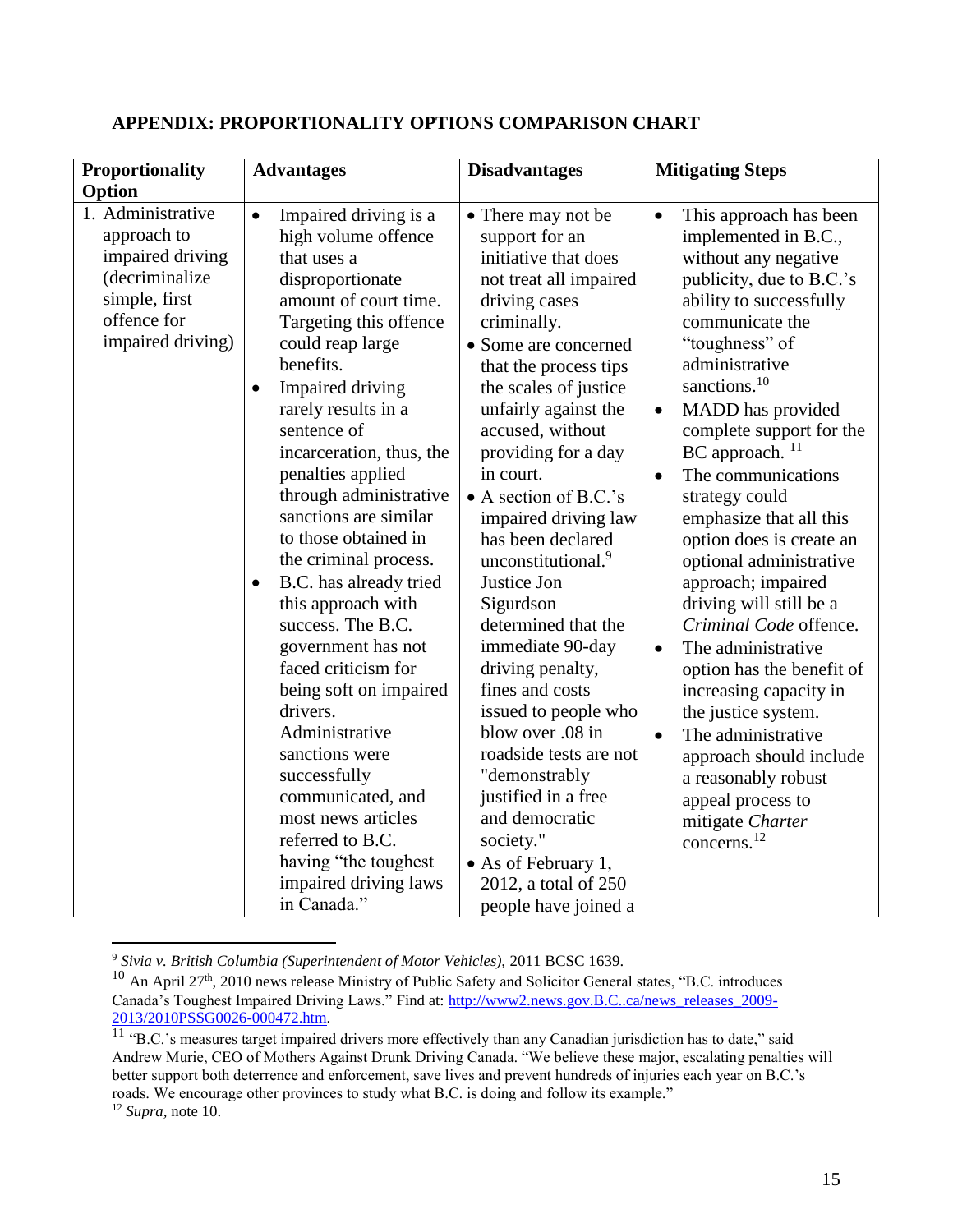$\overline{a}$ 

<sup>8</sup> http://www.pssg.gov.B.C..ca/osmy/news/index.htm.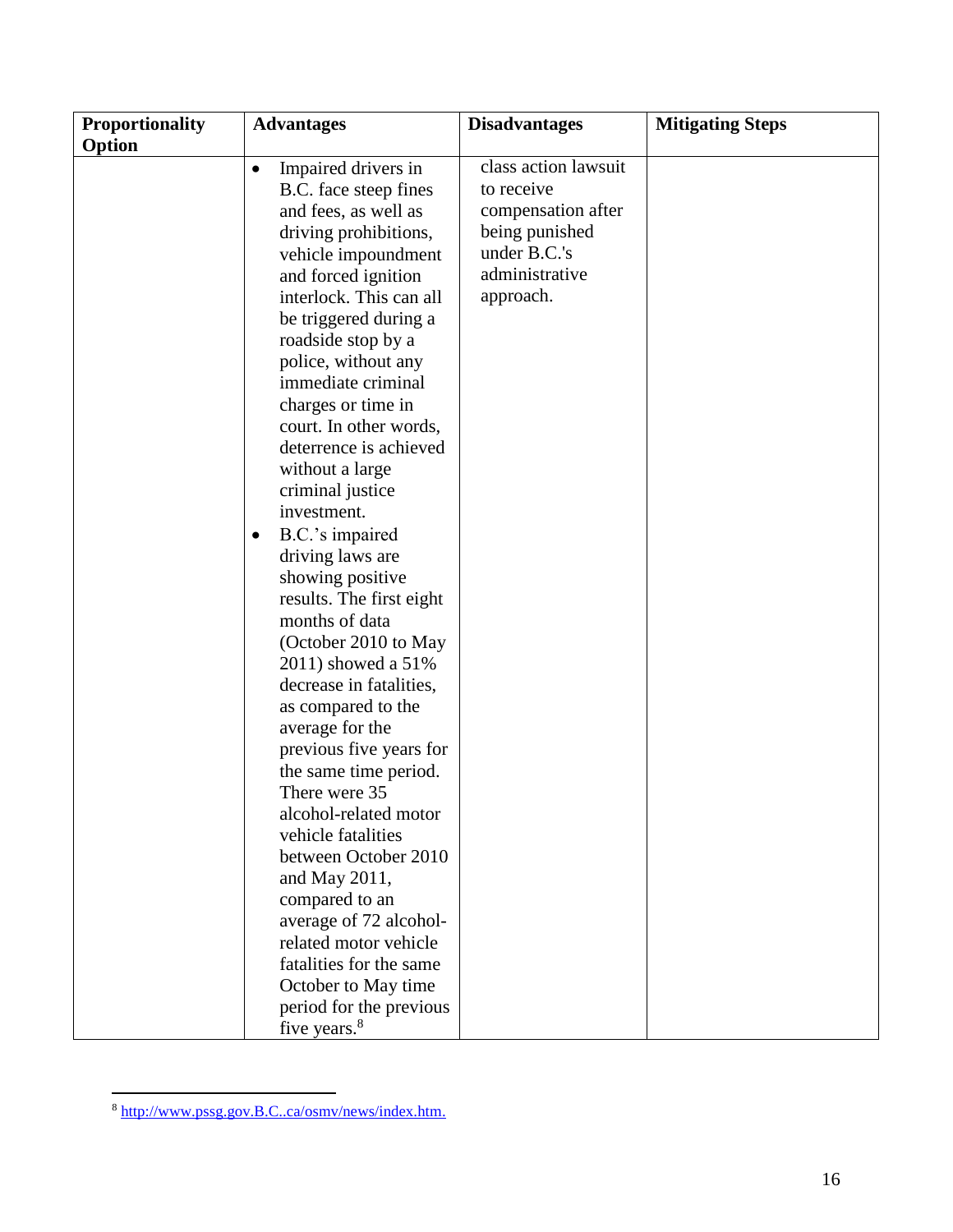| <b>Proportionality</b>        | <b>Advantages</b>                                                                                                                                                                                                                                                                                                                                                                                                                                                                                                                                                                                                                                                                                                                                                                                                                                                                                                                                                                  | <b>Disadvantages</b>                                                                                                                                                                                                                                                                                                                                                                                                                                                                                                             | <b>Mitigating Steps</b>                                                                                                                                                                                                                                                                                                                                                                                                                                                                                                                                                                                                                                                      |
|-------------------------------|------------------------------------------------------------------------------------------------------------------------------------------------------------------------------------------------------------------------------------------------------------------------------------------------------------------------------------------------------------------------------------------------------------------------------------------------------------------------------------------------------------------------------------------------------------------------------------------------------------------------------------------------------------------------------------------------------------------------------------------------------------------------------------------------------------------------------------------------------------------------------------------------------------------------------------------------------------------------------------|----------------------------------------------------------------------------------------------------------------------------------------------------------------------------------------------------------------------------------------------------------------------------------------------------------------------------------------------------------------------------------------------------------------------------------------------------------------------------------------------------------------------------------|------------------------------------------------------------------------------------------------------------------------------------------------------------------------------------------------------------------------------------------------------------------------------------------------------------------------------------------------------------------------------------------------------------------------------------------------------------------------------------------------------------------------------------------------------------------------------------------------------------------------------------------------------------------------------|
| Option                        |                                                                                                                                                                                                                                                                                                                                                                                                                                                                                                                                                                                                                                                                                                                                                                                                                                                                                                                                                                                    |                                                                                                                                                                                                                                                                                                                                                                                                                                                                                                                                  |                                                                                                                                                                                                                                                                                                                                                                                                                                                                                                                                                                                                                                                                              |
| 2. Increased<br>hybridization | There are many more<br>$\bullet$<br>Criminal Code<br>offences that could be<br>hybridized, thereby<br>impacting a large<br>number of<br>prosecutions.<br>Greater hybridization<br>$\bullet$<br>of offences increases<br>efficiency and<br>effectiveness by<br>allowing Crown<br>prosecutors the<br>flexibility to choose<br>the appropriate choice<br>of procedure and<br>penalty for the facts of<br>a case.<br>Hybridization offers a<br>way to simplify and<br>accelerate the trial<br>process in cases which<br>are less serious and<br>warrant a trial by<br>summary conviction.<br>Summary offences<br>generally proceed<br>more expeditiously<br>and do not involve<br>preliminary inquiries<br>or jury trials.<br>Public safety could be<br>$\bullet$<br>enhanced by<br>hybridizing serious<br>summary offences,<br>allowing Crown<br>prosecutors discretion<br>to proceed by<br>indictment.<br>A great deal of F/P/T<br>$\bullet$<br>work has been done<br>on this issue. | • There may be a<br>perception that<br>hybridizing an<br>indictable offence<br>reduces the<br>perceived<br>seriousness of the<br>offence.<br>Alternatively,<br>hybridizing a<br>summary offence<br>could compel more<br>people to provide<br>fingerprints and<br>photographs and<br>subject them to<br>greater criminal<br>consequences.<br>• The Canadian Bar<br>Association, among<br>others, has<br>expressed concerns<br>about limiting the<br>use of preliminary<br>inquiries and<br>reducing the number<br>of jury trials. | A careful determination<br>$\bullet$<br>must be made as to<br>which offences are<br>appropriate for<br>hybridization. Much of<br>this work has been<br>completed.<br>The benefits of<br>$\bullet$<br>hybridization must be<br>clearly communicated. It<br>would be beneficial to<br>provide statistics from<br>Justice Canada's 2007<br>study on hybridization to<br>communicate the<br>benefits of hybridization<br>and alleviate fears.<br><b>Reasonable limitations</b><br>$\bullet$<br>could be placed on the<br>rules of hybridization,<br>such as excluding<br>indictable offences<br>punishable by a<br>maximum term of<br>imprisonment of<br>fourteen years or more. |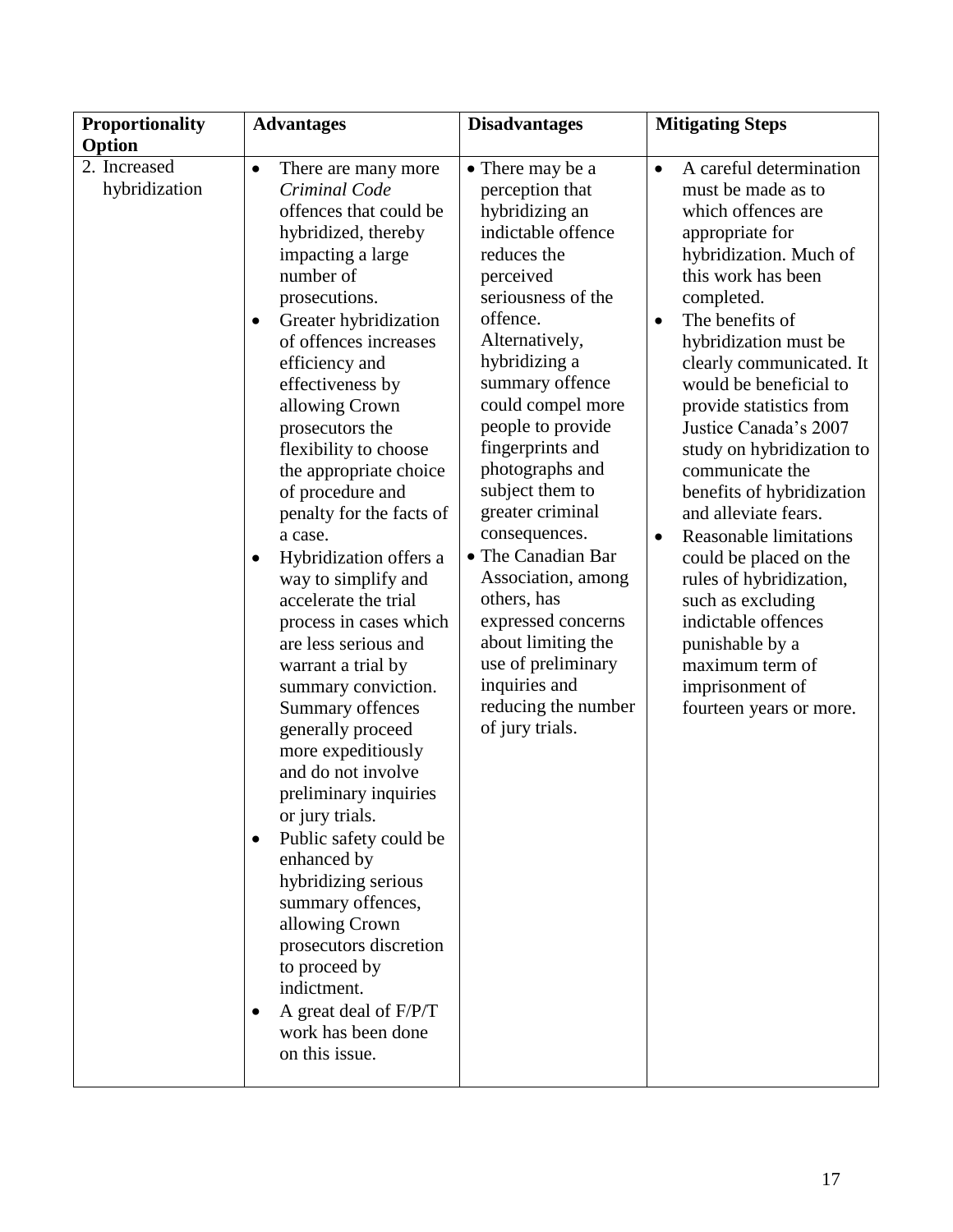| <b>Proportionality</b><br><b>Disadvantages</b><br><b>Mitigating Steps</b><br><b>Advantages</b>                                       |  |
|--------------------------------------------------------------------------------------------------------------------------------------|--|
| Option                                                                                                                               |  |
| 3. 'No jail' election<br>The "no jail" option<br>This option would<br>$\bullet$<br>While a lot of up-front<br>$\bullet$<br>$\bullet$ |  |
| in the Criminal<br>would be applied to<br>require significant<br>work would need to be                                               |  |
| Code (amending<br>high volume offences<br>procedural reform,<br>undertaken to advance                                                |  |
| the Criminal<br>and would need to<br>that rarely result in<br>this option, it has the                                                |  |
| Code to allow the<br>imprisonment.<br>be led at the<br>potential to result in                                                        |  |
| Crown to elect<br>federal level.<br>time-savings for<br>The "no jail" option<br>$\bullet$                                            |  |
| that an offender<br>criminal justice<br>would result in a<br>This option could<br>$\bullet$                                          |  |
| not receive a<br>practitioners in court,<br>lead to Charter<br>separate stream of                                                    |  |
| custodial<br>and to increase<br>court proceedings<br>challenges.                                                                     |  |
| sentence).<br>efficiency system-wide.<br>where deprivation of<br>This option could<br>$\bullet$                                      |  |
| one's liberty, i.e.<br>There are multiple ways<br>be criticized as not<br>$\bullet$                                                  |  |
| imprisonment, is not<br>to develop a simplified<br>maintaining                                                                       |  |
| possible. In the<br>"no jail" procedure,<br>criminal                                                                                 |  |
| absence of<br>including: the use of bail<br>deterrence.                                                                              |  |
| imprisonment as a<br>hearing procedure                                                                                               |  |
| sanction, the liberty<br>(hearsay evidence); or,                                                                                     |  |
| component of section<br>adopting the procedure                                                                                       |  |
| 7 of the <i>Charter</i> may<br>used for breaches of                                                                                  |  |
| not come into play or<br>conditional sentence                                                                                        |  |
| may be reduced, with<br>orders (evidence                                                                                             |  |
| the result that Charter<br>submitted by way of a                                                                                     |  |
| report). Due to the<br>applications based                                                                                            |  |
| upon section 7 may<br>number of "no jail"                                                                                            |  |
| not be available.<br>options available, a great                                                                                      |  |
| deal of flexibility exists<br>One of the most time<br>$\bullet$                                                                      |  |
| in crafting a solution that<br>and resource intensive                                                                                |  |
| is acceptable to FPT<br>aspects of criminal                                                                                          |  |
| litigation is the<br>partners.                                                                                                       |  |
| provision of                                                                                                                         |  |
| disclosure. The right                                                                                                                |  |
| of the accused to                                                                                                                    |  |
| disclosure is rooted in<br>section 7 of the                                                                                          |  |
| Charter. For less                                                                                                                    |  |
| serious cases, if the                                                                                                                |  |
| impact of section 7 is                                                                                                               |  |
| reduced, it would                                                                                                                    |  |
| likely translate into                                                                                                                |  |
| less onerous                                                                                                                         |  |
| disclosure                                                                                                                           |  |
| requirements.                                                                                                                        |  |
| It is possible that less<br>$\bullet$                                                                                                |  |
| demanding rules of                                                                                                                   |  |
| evidence could also be                                                                                                               |  |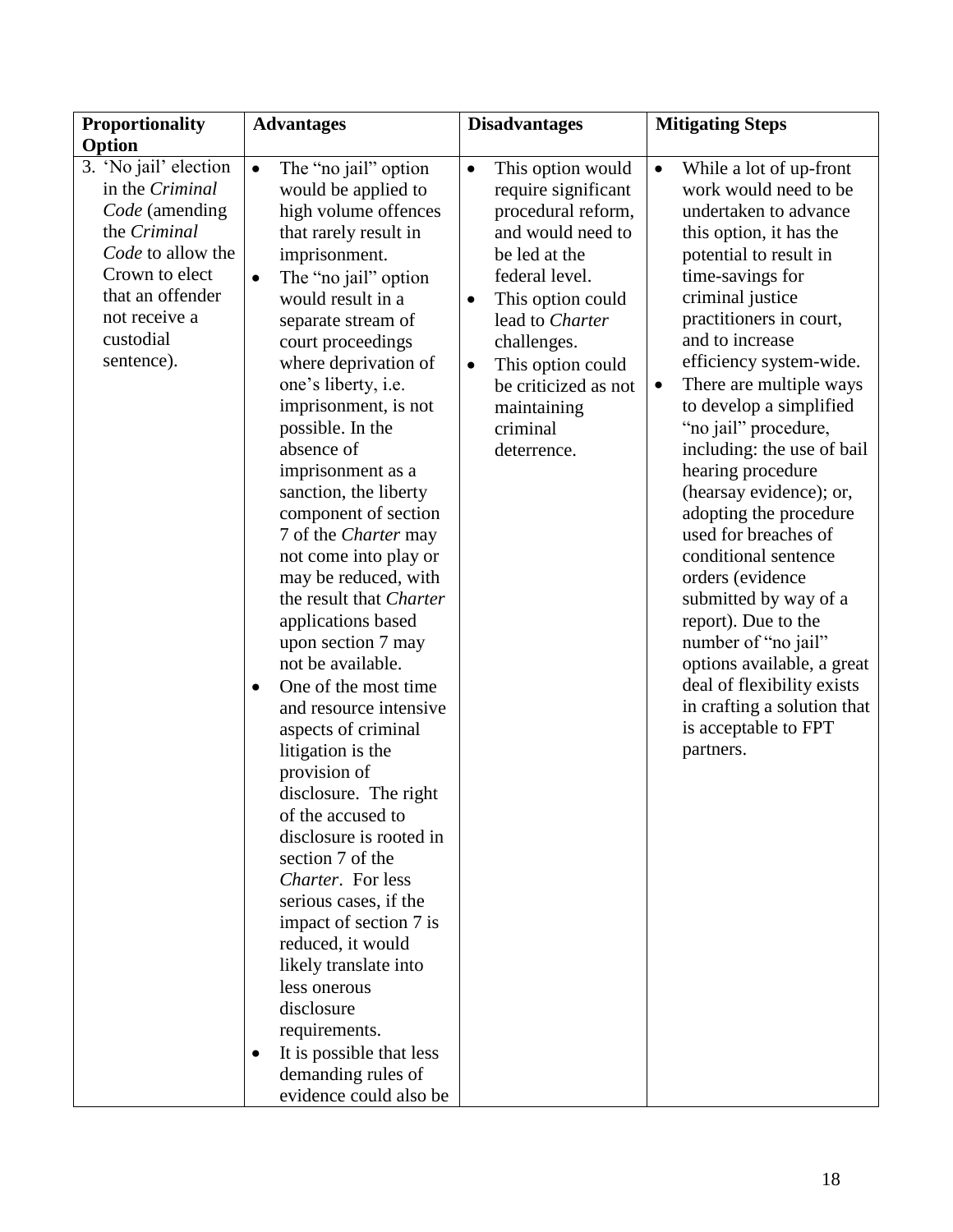| Proportionality                                                                                                                           |                                                                                                                                                                                                                                                                                                                                                                                                                                                                                                                                                                                                                                                                 |                                                                                                                                                                                                                                                                                                                                       |                                                                                                                                                                                                                                                                                                                                                                                                                        |
|-------------------------------------------------------------------------------------------------------------------------------------------|-----------------------------------------------------------------------------------------------------------------------------------------------------------------------------------------------------------------------------------------------------------------------------------------------------------------------------------------------------------------------------------------------------------------------------------------------------------------------------------------------------------------------------------------------------------------------------------------------------------------------------------------------------------------|---------------------------------------------------------------------------------------------------------------------------------------------------------------------------------------------------------------------------------------------------------------------------------------------------------------------------------------|------------------------------------------------------------------------------------------------------------------------------------------------------------------------------------------------------------------------------------------------------------------------------------------------------------------------------------------------------------------------------------------------------------------------|
|                                                                                                                                           |                                                                                                                                                                                                                                                                                                                                                                                                                                                                                                                                                                                                                                                                 |                                                                                                                                                                                                                                                                                                                                       |                                                                                                                                                                                                                                                                                                                                                                                                                        |
| Option                                                                                                                                    | <b>Advantages</b><br>provided for in "no<br>jail" cases without<br>offending the Charter.<br>In a system where a<br>person's liberty<br>interest is not<br>imperiled, the scope<br>and extent of the other<br>Charter legal rights<br>$(i.e., sections 8-14)$<br>may be reduced. As<br>such, these cases<br>would take up less<br>court time and involve<br>fewer legal arguments.<br>There are multiple<br>٠<br>ways that a "no jail"<br>option could be<br>developed; some<br>options are more<br>procedurally complex<br>than others.<br>There would be a<br>$\bullet$<br>significant benefit to<br>the accused since there<br>would be no<br>possibility of | <b>Disadvantages</b>                                                                                                                                                                                                                                                                                                                  | <b>Mitigating Steps</b>                                                                                                                                                                                                                                                                                                                                                                                                |
|                                                                                                                                           | incarceration.                                                                                                                                                                                                                                                                                                                                                                                                                                                                                                                                                                                                                                                  |                                                                                                                                                                                                                                                                                                                                       |                                                                                                                                                                                                                                                                                                                                                                                                                        |
| 4. Provincial<br>legislation or a<br><b>Contraventions</b><br>Act approach for<br>minor property<br>offences such as<br>theft or mischief | Provincial legislation<br>$\bullet$<br>could be enacted to<br>deal with high<br>volume, but minor,<br>Criminal Code<br>offences such as theft<br>or mischief. These<br>offences take up a<br>large amount of<br>criminal court time,<br>although they rarely<br>attract incarceration<br>on the minor end of<br>the spectrum. This<br>approach would<br>increase capacity in                                                                                                                                                                                                                                                                                    | There may be<br>$\bullet$<br>resistance to a<br>non-criminal<br>approach to these<br>offences.<br>The absence of<br>$\bullet$<br>criminal stigma<br>upon conviction<br>may result in less<br>general deterrence.<br>As with all<br>$\bullet$<br>initiatives, the<br>impact on<br>resources<br>throughout the<br><b>Justice System</b> | The benefits of dealing<br>$\bullet$<br>with minor offences in a<br>new and innovative<br>manner could be<br>communicated. Benefits<br>include increasing<br>efficiency in the courts<br>and boosting deterrence<br>due to the speed of the<br>process.<br>It could be emphasized<br>$\bullet$<br>that by taking minor<br>matters out of the<br>criminal justice system,<br>we are increasing<br>capacity to deal with |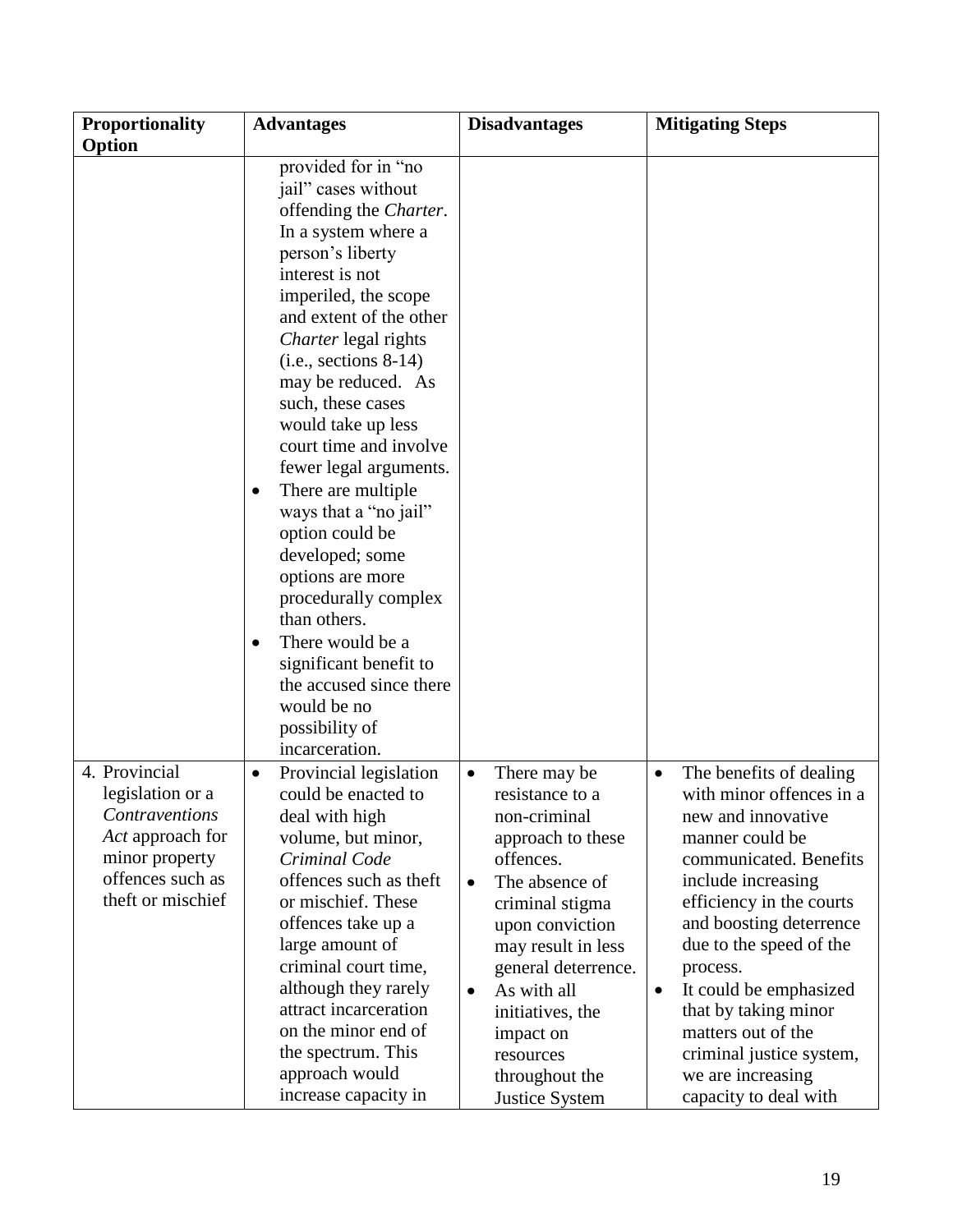| <b>Proportionality</b>                                                                                                                                                                    | <b>Advantages</b>                                                                                                                                                                                                                                                                                                                                                                                                                                                                                                                                                                                              | <b>Disadvantages</b>                                                                                                                                                                                                                                                                                                                                           | <b>Mitigating Steps</b>                                                                                                                                                                                                                                                                                                                                                                                                                       |
|-------------------------------------------------------------------------------------------------------------------------------------------------------------------------------------------|----------------------------------------------------------------------------------------------------------------------------------------------------------------------------------------------------------------------------------------------------------------------------------------------------------------------------------------------------------------------------------------------------------------------------------------------------------------------------------------------------------------------------------------------------------------------------------------------------------------|----------------------------------------------------------------------------------------------------------------------------------------------------------------------------------------------------------------------------------------------------------------------------------------------------------------------------------------------------------------|-----------------------------------------------------------------------------------------------------------------------------------------------------------------------------------------------------------------------------------------------------------------------------------------------------------------------------------------------------------------------------------------------------------------------------------------------|
| Option                                                                                                                                                                                    |                                                                                                                                                                                                                                                                                                                                                                                                                                                                                                                                                                                                                |                                                                                                                                                                                                                                                                                                                                                                |                                                                                                                                                                                                                                                                                                                                                                                                                                               |
|                                                                                                                                                                                           | the criminal court<br>system.<br>Alternatively, the<br>٠<br><b>Contraventions Act</b><br>could be used for this<br>purpose.<br>Provinces have<br>$\bullet$<br>constitutional<br>jurisdiction over<br>property and civil<br>rights, and it could be<br>argued that minor<br>provincial property<br>offences are<br>constitutionally valid.<br>Since the swiftness<br>$\bullet$<br>and certainty of<br>sanctions is more<br>effective in preventing<br>crime than increasing<br>the severity of<br>consequences, a<br>provincial regulatory<br>approach may actually<br>be more effective in<br>deterring crime. | should be<br>considered.                                                                                                                                                                                                                                                                                                                                       | serious and violent<br>crimes.<br>The option could be<br>٠<br>introduced as a pilot,<br>and the results of the<br>pilot could be tracked to<br>determine whether<br>minor property crimes<br>increase or decrease<br>when dealt with under<br>provincial legislation.                                                                                                                                                                         |
| 5. Criminal<br>arbitration (the<br>accused gives up<br>his/her right to a<br>trial and Charter<br>protection in<br>favour of a more<br>user friendly and<br>less intimidating<br>process) | Arbitration, a form of<br>$\bullet$<br><b>Alternate Dispute</b><br>Resolution (ADR),<br>includes dispute<br>resolution processes<br>and techniques that<br>act as a means for<br>disagreeing parties to<br>come to a resolution<br>without traditional<br>litigation. Arbitration<br>has the potential to<br>lower the number of<br>high volume but low<br>severity cases<br>entering the courts.<br>Accused persons, who<br>٠<br>may or may not be                                                                                                                                                            | The arbitration<br>$\bullet$<br>option would<br>involve a radical<br>re-thinking of how<br>we handle the<br>prosecution of<br>minor offences.<br>Criminal<br>$\bullet$<br>arbitration may<br>result in a parallel<br>system, just as<br>complex as the<br>criminal justice<br>system.<br>There are<br>$\bullet$<br>significant<br>resource<br>implications for | The arbitration option<br>$\bullet$<br>would have to be<br>successfully<br>communicated, and its<br>benefits, such as<br>addressing the root<br>causes of crime, would<br>need to be emphasized.<br>Arbitration has been<br>$\bullet$<br>used successfully in the<br>civil justice system, and<br>this fact could also be<br>communicated.<br>The accused would have<br>٠<br>to make an informed<br>decision waive his/her<br>Charter rights. |